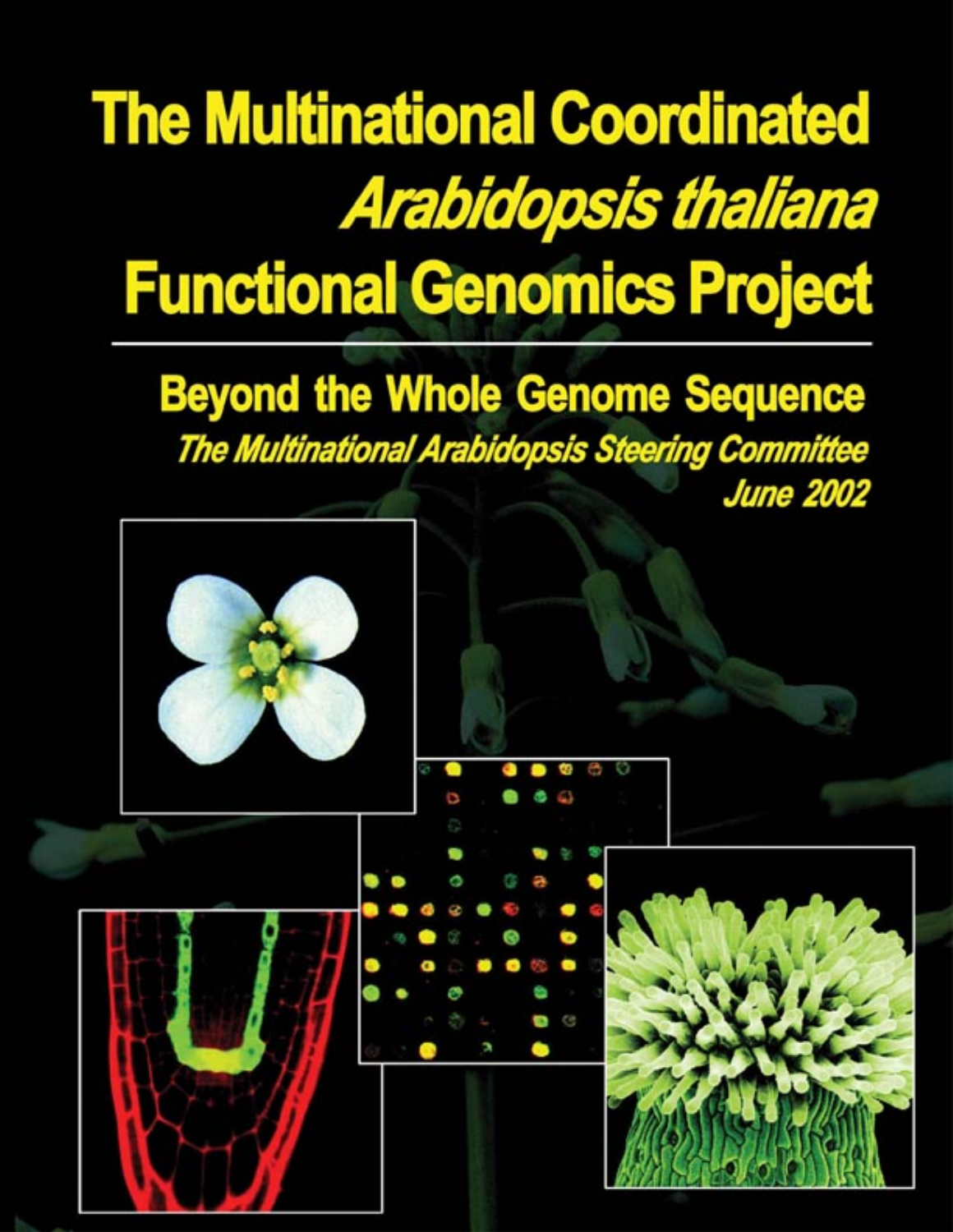**Cover Photos:** A showcase of images from the *Arabidopsis* research community, from whole plants to molecules.

Background: Wild-type *Arabidopsis* inflorescence. Photo courtesy of GABI, the German plant genome program [\(http://www.gabi.de\),](http://www.gabi.de) and Josef Bergstein.

Upper left inset: A closer look at the wild-type *Arabidopsis* flower, courtesy of Detlef Weigel, The Salk Institute, San Diego, USA.

Lower left inset: A living *Arabidopsis* root in transverse section, produced by a confocal laser scanning microscope. Expression of the *SCARECROW* gene, which is required for proper root development and structure, is monitored by its combination with Green Fluorescent Protein (GFP), a natural protein found in jellyfish. The areas of the root expressing *SCARECROW* can be seen by the green glowing of GFP. Photo courtesy of Dimitris Beis and Ben Scheres, Utrecht University, Netherlands [\(http://](http://) www.bio.uu.nl/~mcbroots/).

Lower right inset: *Arabidopsis* stigmatic tissue on the tip of the female part of the flower. Artificially colored scanning electron micrograph. Microscopy by Jürgen Berger, computer image manipulation by Heiko Schoof. Photo courtesy of Heiko Schoof, Munich Information center for Protein Sequences (MIPS) [\(http://mips.gsf.de/\).](http://mips.gsf.de/)

Middle inset: Image of an *Arabidopsis* microarray. Microarrays form a part of the emerging and swiftly changing new world of functional genomics technologies, and enable researchers to test differences in gene expression in response to different conditions or genetic backgrounds on a wholegenome scale. Photo courtesy of Mary Lou Guerinot, Dartmouth College, New Hampshire, USA.

Any opinions, findings, and conclusions or recommendations expressed in this material are those of the author(s) and do not necessarily reflect the views of the National Science Foundation.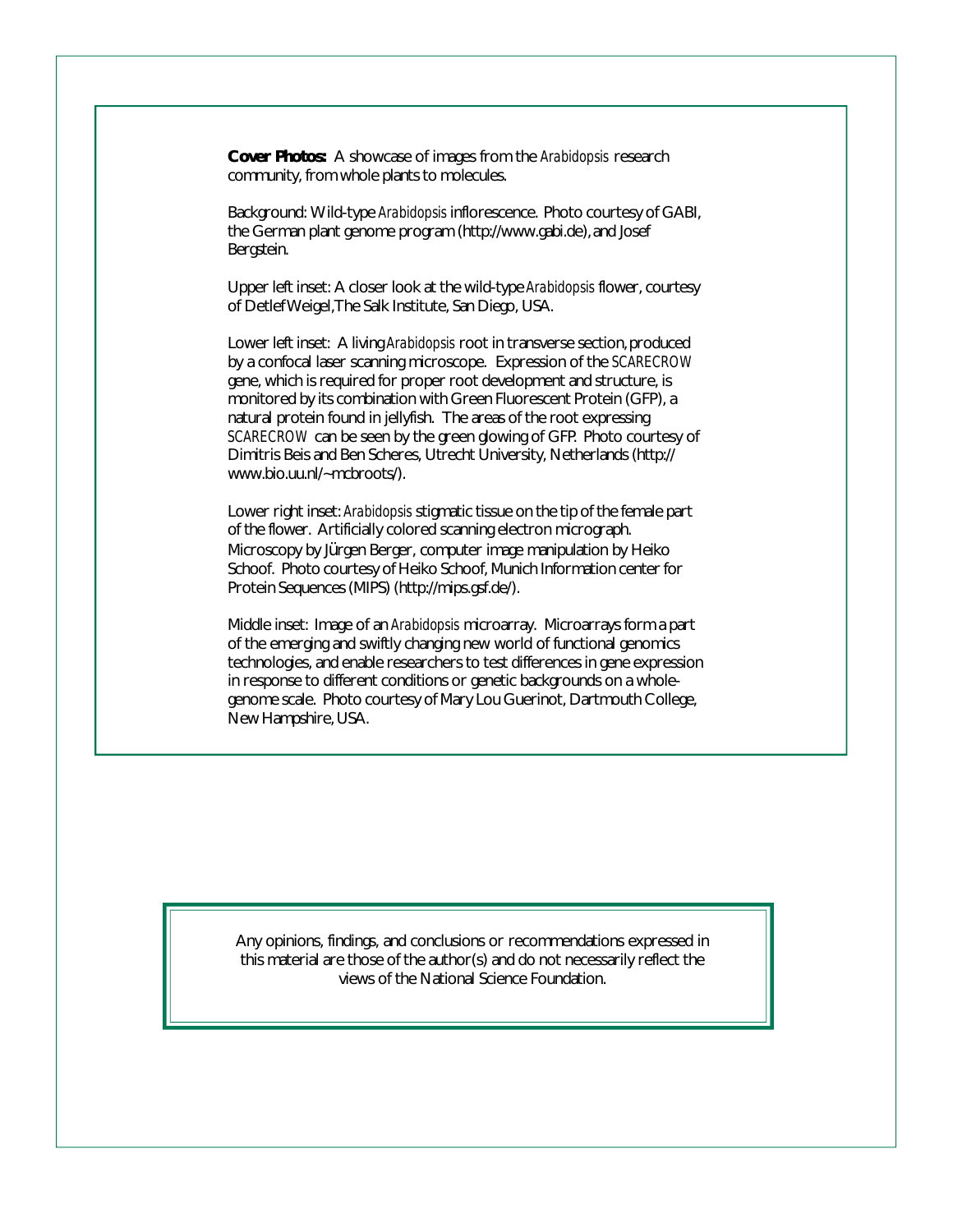## **The Multinational Coordinated** *Arabidopsis thaliana*  **Functional Genomics Project**

## **Beyond the Whole Genome Sequence**

The Multinational *Arabidopsis* Steering Committee

Members of the Multinational *Arabidopsis* Steering Committee

**Michael Sussman**, Co-chair, University of Wisconsin, representing the United States **Thomas Altmann**, Co-chair, University of Potsdam / Max-Planck-Institute of

Molecular Plant Physiology, representing Germany

**Bill Crosby**, NCR Canada, representing Canada **Ian Furner**, University of Cambridge, representing the United Kingdom **Mary Lou Guerinot**, Dartmouth College, representing the United States **Gerd J**ü**rgens**, University of Tübingen, representing Germany **Ottoline Leyser**, University of York, representing the United Kingdom Jiayang Li, Chinese Academy of Sciences, representing China **Keith Lindsey**, University of Durham, representing the United Kingdom **Sean May**, Nottingham *Arabidopsis* Stock Center, representing the United Kingdom Peter McCourt, University of Toronto, representing Canada **Fernando Migliaccio**, Consiglio Nazionale delle Ricerche (CNR), representing Italy

**Javier Paz-Ares**, Centro National de Biotechnoligia, representing Spain **Kazuo Shinozaki**, RIKEN Tsukuba Institute, representing Japan **Ian Small**, **INRA-Evry**, representing France

**Geoff Wasteneys**, Australian National University, representing Australia and New Zealand

**ZhangCai Yan**, NSFC, representing China

**Marc Zabeau**, European Plant Sciences Organization

**Rebecca Joy**, Executive Secretary and Coordinator



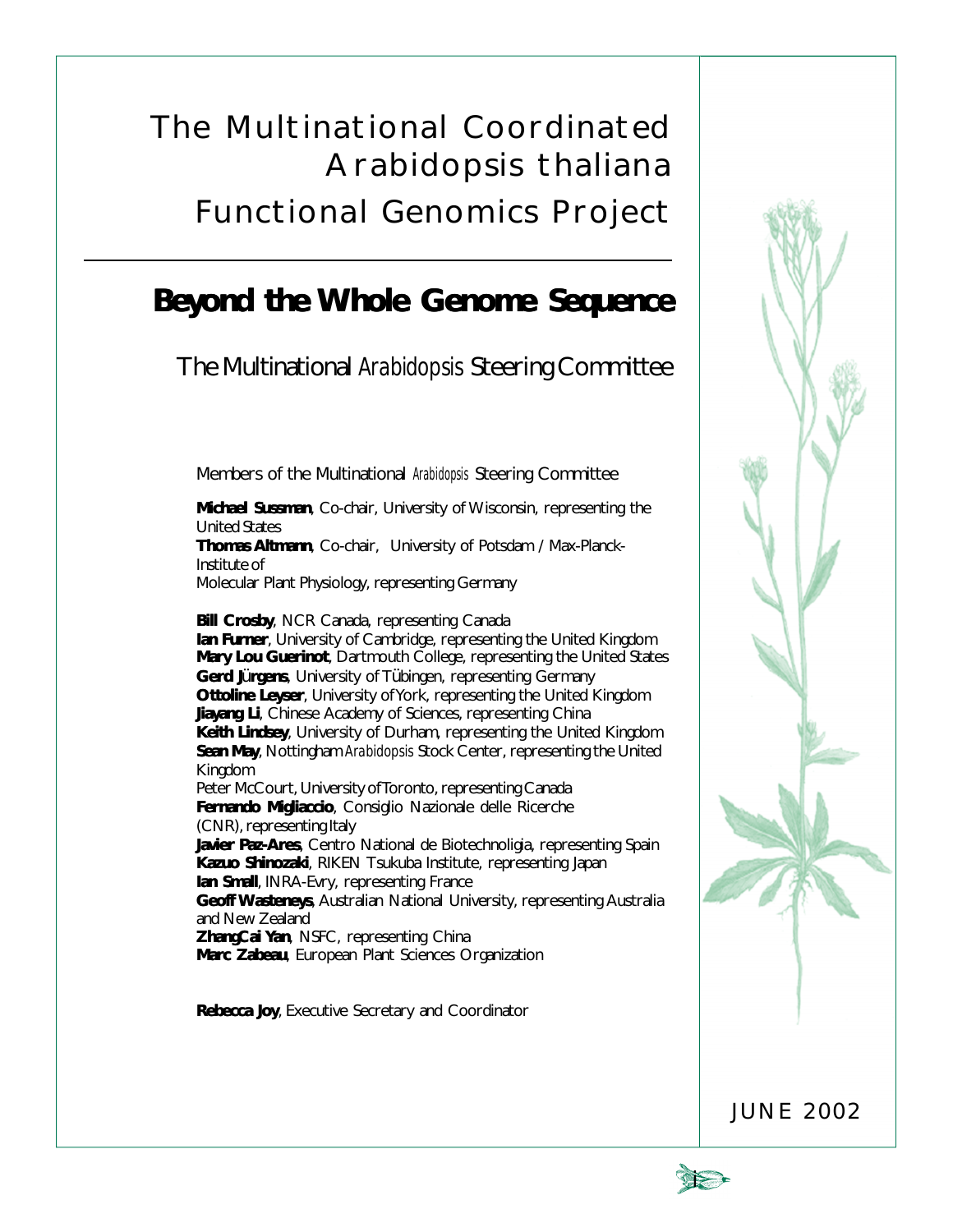## TABLE OF CONTENTS

| MEMBERS OF THE MULTINATIONAL ARABIDOPSIS STEERING COMMITTEEi            |
|-------------------------------------------------------------------------|
|                                                                         |
|                                                                         |
|                                                                         |
|                                                                         |
| THE MULTINATIONAL COORDINATED ARABIDOPSIS THALIANA GENOME               |
|                                                                         |
| THE MULTINATIONAL COORDINATED ARABIDOPSIS THALIANA FUNCTIONAL           |
|                                                                         |
|                                                                         |
| TUE IN TERM LATION ALL ARARIBORGICELINI OTIONAL OF LOMICS COMMUNITY CO. |

THE INTERNATIONAL *ARABIDOPSIS* FUNCTIONAL GENOMICS COMMUNITY...20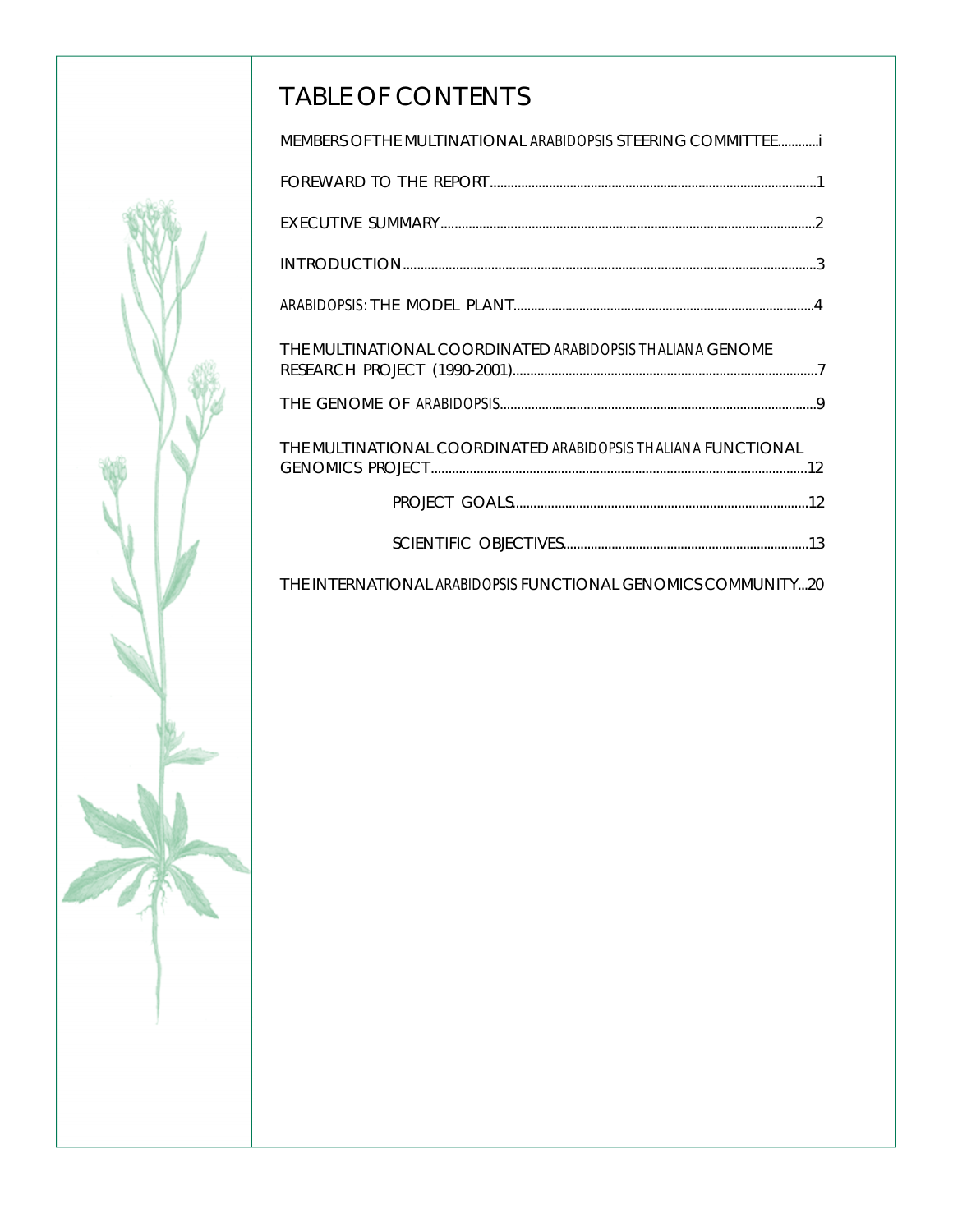## **FOREWARD TO THE REPORT**

In 1990, an *ad hoc* committee composed of nine scientists from the United States, Europe, Japan and Australia prepared a report called "Long-range Plan for the Multinational Coordinated *Arabidopsis thaliana* Genome Research Project." The report outlined a plan for international cooperation in studies of the model plant, *Arabidopsis thaliana*. The mission statement read "The mission of the project is to identify all of the genes by using a functional biological approach leading to determination of the complete sequence of the *Arabidopsis* genome by the end of this century." The stated ultimate goal of the project was "to understand the physiology, biochemistry, and growth and developmental processes of a flowering plant at the molecular level, using *Arabidopsis* as an experimental model system."

At the end of the 20<sup>th</sup> Century, the complete genome sequence of *Arabidopsis* was published, thus accomplishing the mission of the Multinational Coordinated *Arabidopsis thaliana* Genome Research Project. Analysis of the complete genome sequence indicates that there are approximately 25,500 genes in *Arabidopsis*. Now the *Arabidopsis* research community is proposing a new mission: to determine the function of every gene in *Arabidopsis* by 2010. The ultimate goal remains the same: a complete understanding of the biology of a flowering plant, using *Arabidopsis* as an experimental model system.

The purpose of this document is to outline what is required in the next ten years for the *Arabidopsis* research community to accomplish the new mission. The availability of the complete genome sequence gives us for the first time a glimpse of the information needed for a complete understanding of plant biology. However, like the charcoal sketches a painter draws on a canvas, this sequence is just a framework: an outline that provides data, but little understanding. Exploitation of this information will establish *Arabidopsis* as the premier species for the complete study of the physiology, biochemistry, and development of plants, and will serve as a basis for comparative studies as well as application of the knowledge gained to more economically important species.

Secondly, this document will serve as an update to the *Arabidopsis* research community at large of the efforts being made in *Arabidopsis* Functional Genomics world-wide. To maintain optimal research efficiency, it is important to keep the community current not only on the status of research but on the funding, biological resources and services being made available around the world that will drive this research forward.

It has became clear during the past ten years that international cooperation and communication are essential elements to success in an undertaking as large as the Multinational Coordinated *Arabidopsis thaliana* Functional Genomics Project. **We have put forth a goal of no less than complete understanding of the biology of an organism; the only way to achieve success is to work together with the realization that we are all wedded to the same goal.**

The Multinational *Arabidopsis* Steering Committee June 2002



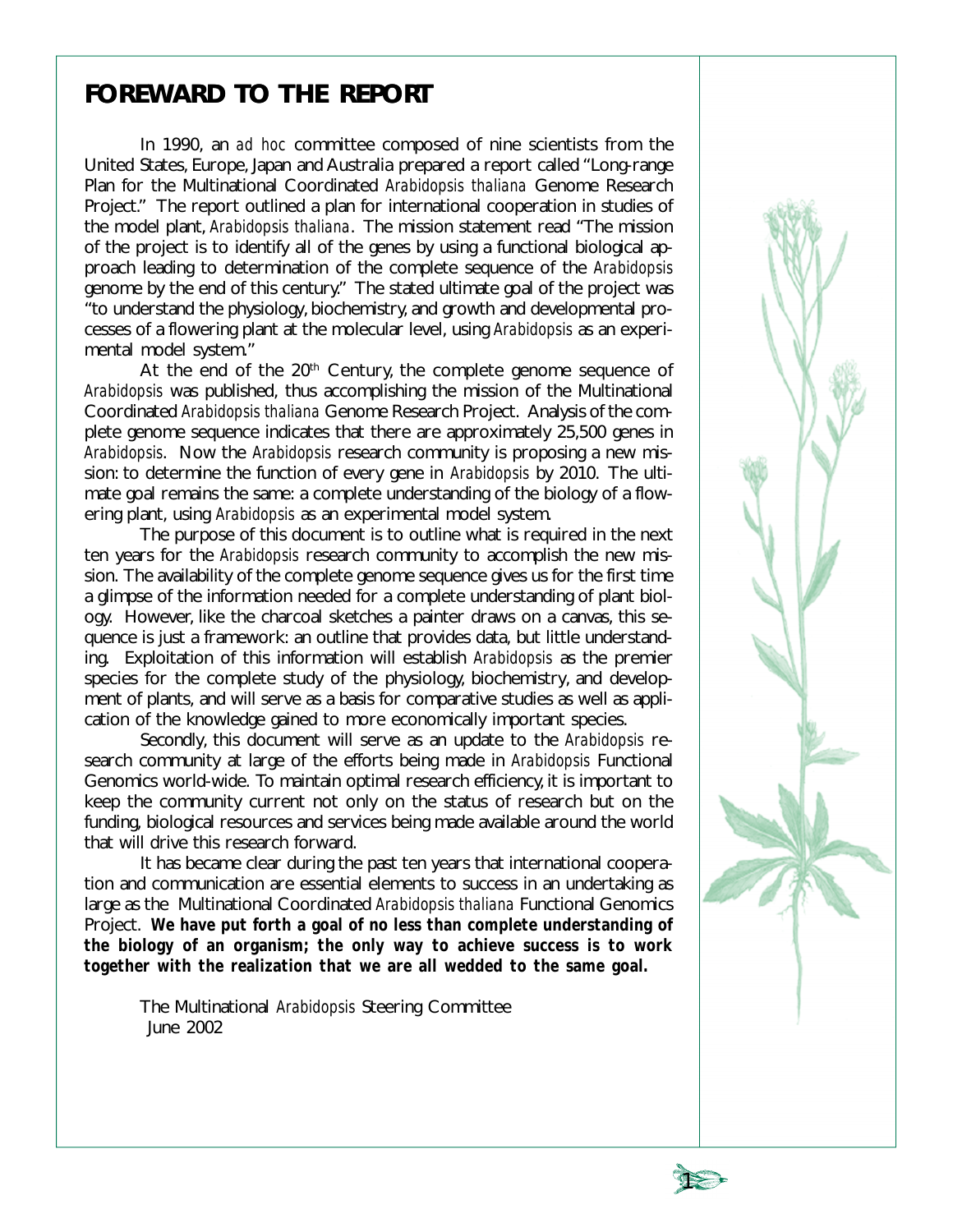## EXECUTIVE SUMMARY

A long-range plan for the Multinational Coordinated *Arabidopsis thaliana* Functional Genomics Project has been developed by the international community of scientists engaged in the study of basic plant biology using *Arabidopsis* as a model system. The project was conceived and developed in response to the completion of the *Arabidopsis* genome sequence by the *Arabidopsis* Genome Initiative in December of 2000. For the first time, scientists have access to the sequence of the 25,500 genes required for the functioning of a flowering plant. This information brings with it an opportunity: the chance to exploit this newfound knowledge to bring about the complete understanding of plant biology.

The international community of plant scientists enters into the new era of functional genomics research with the realization that in order to meet the needs of an expanding world population and of protecting the environment for future generations, we must find ways to improve the plants that we rely on for our existence; that before we can efficiently make improvements to economically important plant species, we must further our knowledge of plant biology; and that the best way to rapidly and efficiently gain this knowledge is through the use of the experimental model system *Arabidopsis thaliana*.

**Mission:** To determine the function of every gene of a reference species in its cellular, organismal, and evolutionary context by the year 2010.

**Project Goal:** The ultimate goal of the project is a complete understanding of the biology of a flowering plant, using *Arabidopsis* as an experimental model system.

### **Scientific Objectives:**

1. Development of an expanded genetic toolkit, including new technology development that enables a broad community of scientists to conduct functional genomics research in *Arabidopsis*

2. Whole-systems identification of gene function, including global analyses of gene expression, the plant proteome, metabolite dynamics, molecular interactions and comparative genomics

- 3. Expansion of the role for bioinformatics
- 4. Development of community and human resources
- 5. Promotion of international cooperation

**International Collaboration:** It is recognized by the community of *Arabidopsis* researchers that the success of the Multinational Coordinated *Arabidopsis thaliana* Genome Research Project was due in large part to the tremendous amount of international cooperation that was an integral part of the project. As we launch this new project, we take with us this lesson: international cooperation, coordination of efforts, and communication among the involved groups are essential. The Multinational *Arabidopsis* Steering Committee will continue to provide the means for ensuring a high level of international cooperation.

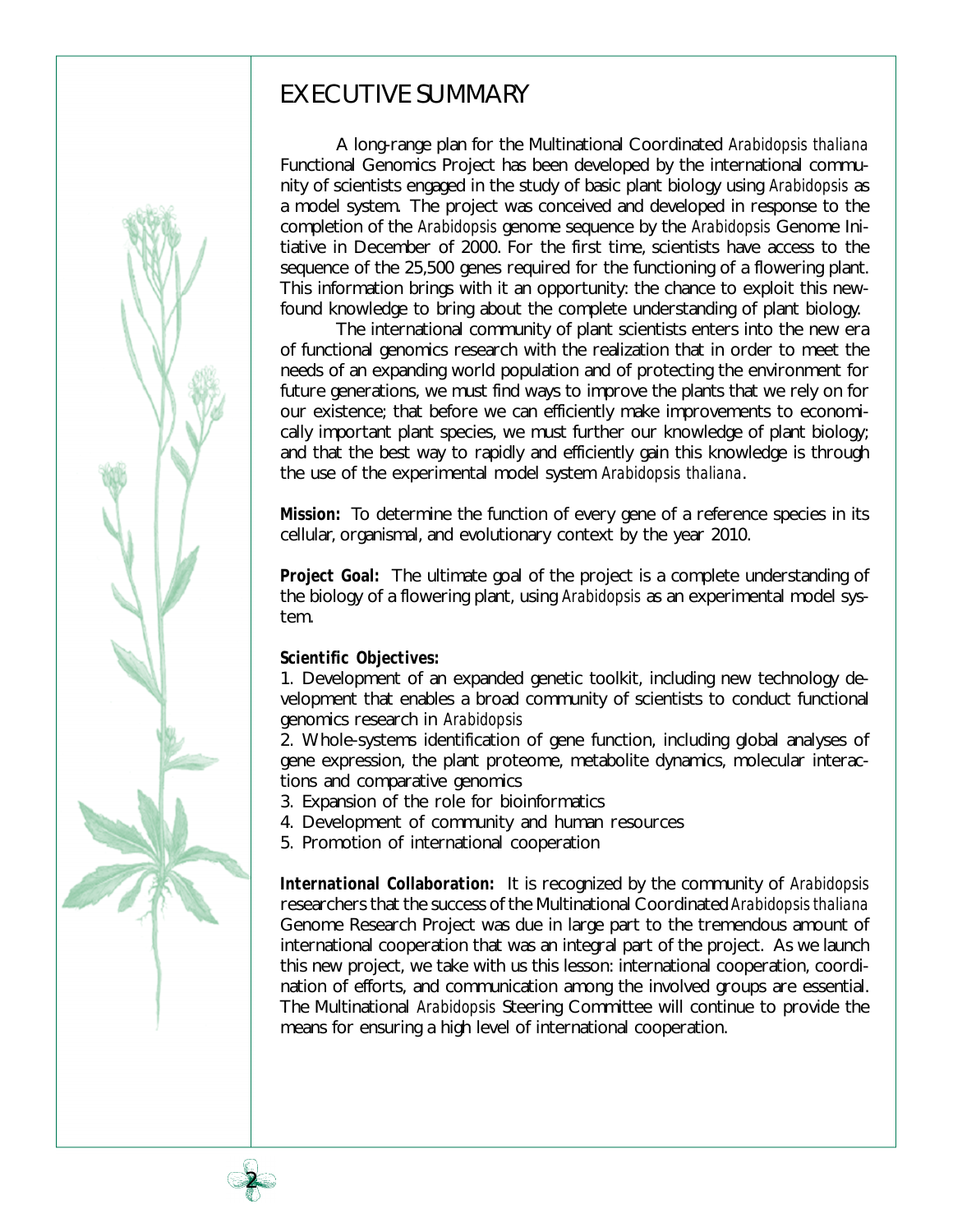## INTRODUCTION

Humans depend on plants in nearly every aspect of life. We use plants for food, both directly and as secondary consumers. We use plant structural components as building materials and textiles, and plant metabolites for their nutritional and medicinal properties and as industrial raw materials. Photosynthesis provides the biological and chemical energy that fuels our world and is responsible for the oxygen and carbon dioxide cycling that makes our very existence on Earth possible. The importance of plants in our world cannot be overemphasized.

Although these facts have been true throughout human history, gaining knowledge about the biology of plants has never been more important than at this moment. The population of the world is expanding rapidly: at 2.5 billion in 1950, the population has more than doubled to 6.2 billion today, and is estimated to reach the 7 billion mark in just over ten years (US Census Bureau). It seems clear that in order to feed this growing population, world food production must be increased, especially in regions of the world with the greatest population density. Because the world's arable land is already utilized almost to its limit, it will be necessary to find new ways to improve crop yields, and to do so in an environmentally friendly fashion.

Large strides have been made in plant research in the last decade. Research has given us insight into the natural processes of disease resistance, response to environmental stresses and plant metabolism, to name just a few. We have also begun to understand the developmental processes, biochemistry, and physiology of many species of plants.

This research has provided tantalizing clues about a future in which we can utilize our knowledge to make positive changes in plant species of economical importance. Possibilities include enhancing resistance to disease caused by insect, bacterial, viral and parasitic pests; increasing tolerance to abiotic stresses, such as heat, drought and soil salinity; and doing these things while decreasing dependence on chemical fertilizers and pesticides. The amount of an important nutrient that is present at unhealthy or low levels in a crop can be increased, other nutrients introduced, or adverse components removed to enhance nutritional value. The net result will be plants that produce more, higher quality food and resources for our growing population.

These goals cannot be accomplished until we have achieved a deep and thorough understanding of plant biology. We cannot hope to improve a plant until we know how it functions under normal conditions, how it responds to altered conditions, and how such a response affects the physiology of the entire organism. The task of achieving an exhaustive knowledge of the biology of even one plant seems daunting, indeed. However, it must be done.

As all properties of a living organism are determined by its genetic constitution through interaction with its environment, the starting point is to discover the structure and function of each gene of a flowering plant and determine its role in the control of the metabolic and developmental processes of the plant.



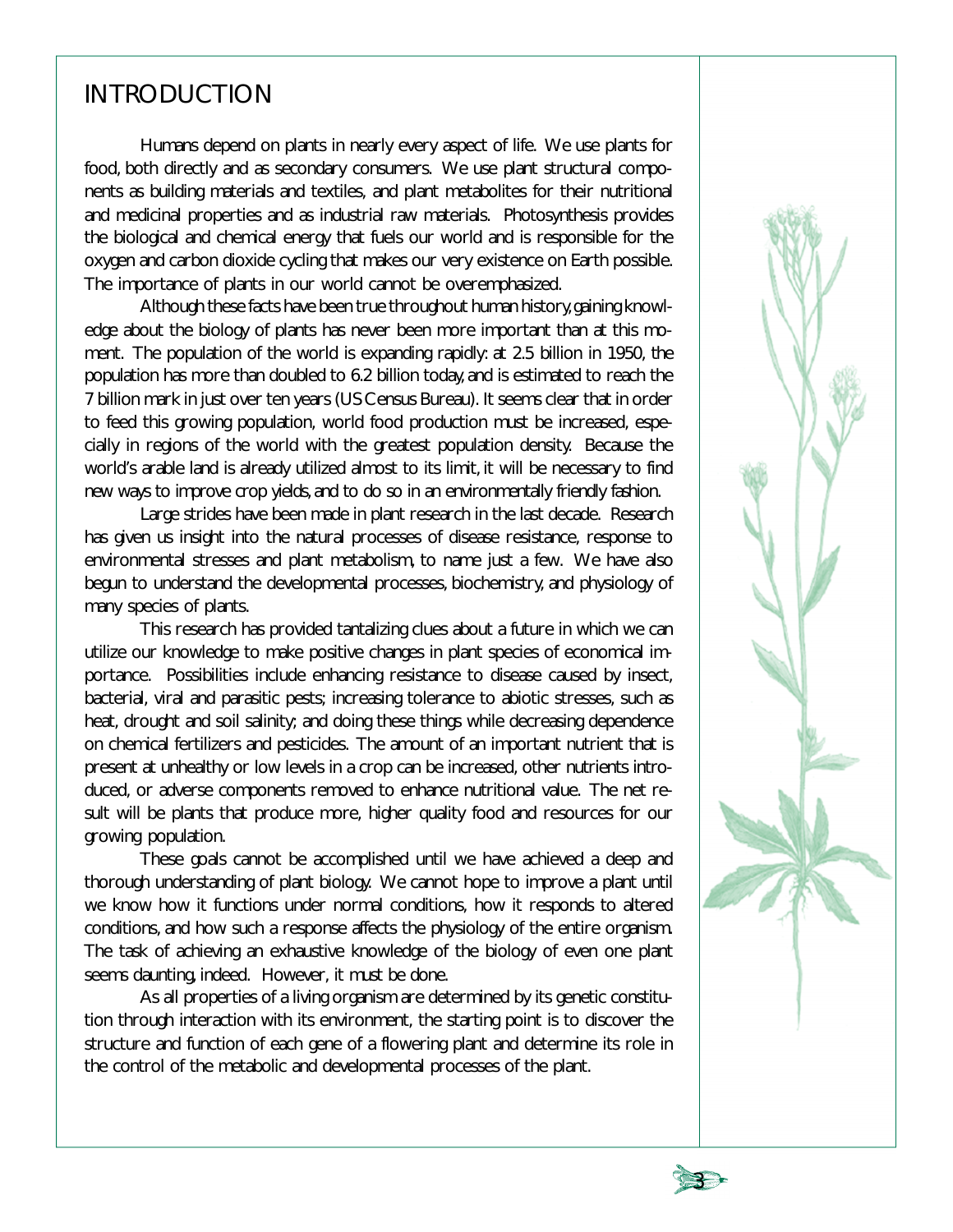

**4**

## *ARABIDOPSIS*:THE MODEL PLANT

*Arabidopsis thaliana* is a small dicotyledonous species, a member of the *Brassicaceae* or mustard family. Although closely related to such economically important crop plants as turnip, cabbage, broccoli, and canola, *Arabidopsis* is not an economically important plant. Despite this, it has been the focus of intense genetic, biochemical and physiological study for over 40 years because of several traits that make it very desirable for laboratory study. As a photosynthetic organism, *Arabidopsis* requires only light, air, water and a few minerals to complete its life cycle. It has a fast life cycle, produces numerous self progeny, has very limited space requirements, and is easily grown in a greenhouse or indoor growth chamber. It possesses a relatively small, genetically tractable genome that can be manipulated through genetic engineering more easily and rapidly than any other plant genome.

*Arabidopsis*, like all flowering plants, dehydrates and stores its progeny at ambient temperature for long periods of time. This fact, together with a newly developed means of creating gene knock-



 *Photo credit: Luca Comai, University of Washington, USA*

out lines, has made many basic biologists realize that *Arabidopsis* may be the best model system for basic research in the biology of all multicellular eukaryotes. A complete knockout collection of *Arabidopsis* seeds can be housed in a room no larger than a closet (see photo); to create and store a similar library of knockouts for mouse, flies and worms would be much more labor and space intensive. All together, these traits make *Arabidopsis* an ideal model organism for biological research and the species of choice for a large and growing community of scientists studying complex, advanced multicellular organisms.

#### *Arabidopsis versus plants of economic significance*

Why *Arabidopsis*? Why not concentrate our research efforts and resources on a species that will actually provide food for our world or useful products for industrial uses? In order to make the strides necessary to increase crop production in a relatively short time, we have to be able to move forward quickly and spend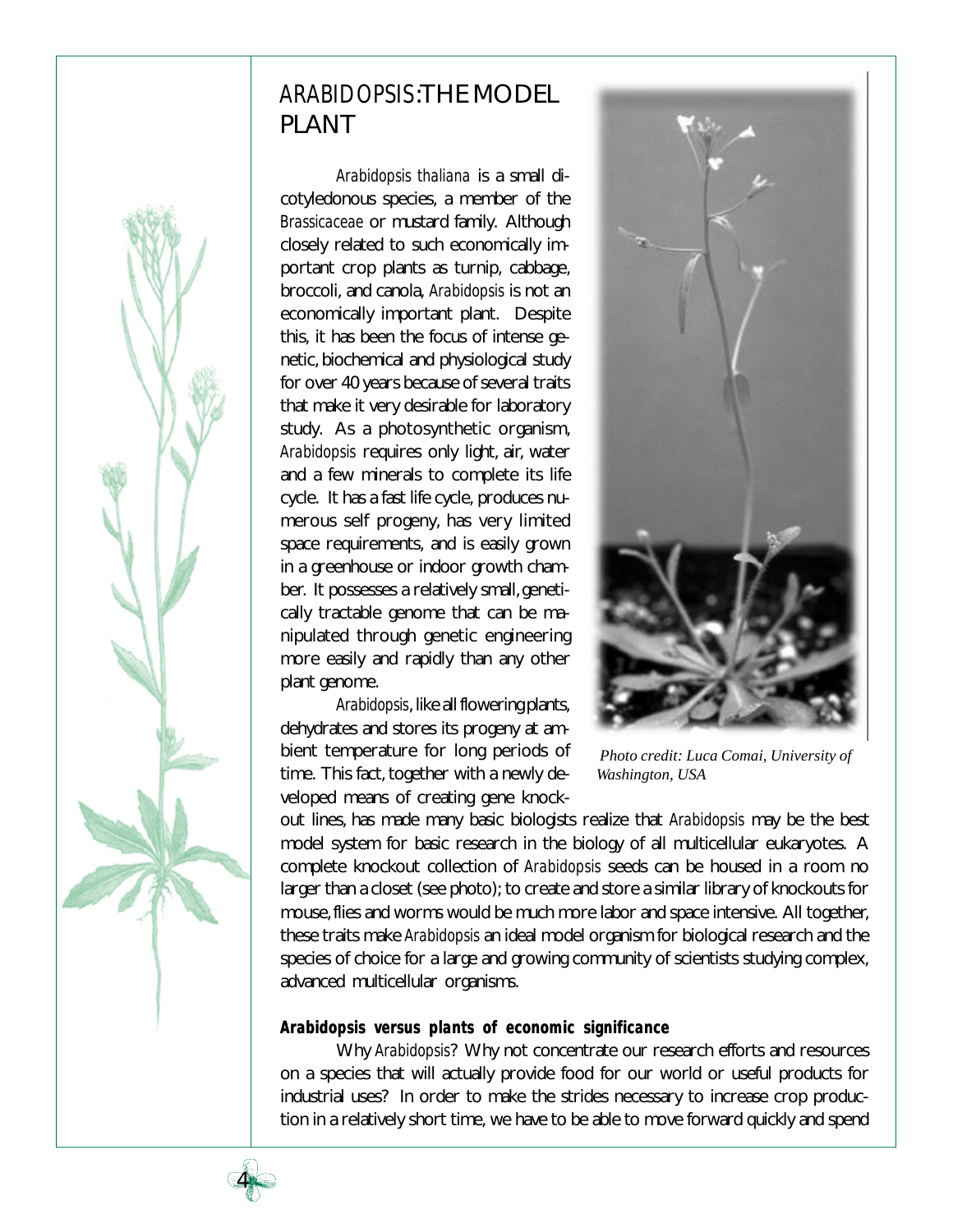the available human and financial resources as efficiently as possible. This is the advantage of a model system: an organism that is easily manipulated, genetically tractable, and about which much is already known. By studying the biology of *Arabidopsis*, the model plant, we can gain comprehensive knowledge of a complete plant. In the laboratory, *Arabidopsis* offers the ability to test hypotheses quickly and efficiently. With the knowledge we gain from the model plant thus established as a reference system, we can move forward with research and rapidly initiate improvements in plants of economic and cultural importance.

One advantage offered to the plant researcher by *Arabidopsis* is its relatively small genome size. Many crop species have large genomes, often as a result of polyploidization events and accumulation of non-coding sequences during their evolution. Maize has a genome of approximately 2400 Megabase pairs (Mbp) – around 19 times the size of the *Arabidopsis* genome – with probably no more than double



*Photo credit: Mike Sussman University of Wisconsin*

the number of genes, most of which occur in duplicate within the genome. The wheat genome is 16000 Mbp – 128 times larger than *Arabidopsis* and 5 times larger than *Homo sapiens* – and it has three copies of many of its genes. The large crop genomes pose challenges to the researcher, including difficulty in sequencing as well as in isolation and cloning of mutant loci.

Evidence from the rice genome project suggests that the *Arabidopsis* genome may be

missing some homologs of genes present in the rice genome. Despite this, most of the difference in gene number between *Arabidopsis* and crop species appears to result from polyploidy of crop species' genomes, rather than from large classes of genes present in crop species that are not present in *Arabidopsis*. Therefore, the genes present in *Arabidopsis* represent a reasonable model for the plant kingdom. However, it is clear that *Arabidopsis* represents a starting point rather than the finish line for utilizing the full power of genomics for crop improvement.

#### *A tradition of Arabidopsis research*

*Arabidopsis* has been the organism of choice for many plant biochemists, physiologists, developmental biologists and geneticists for several decades. In that time, a great deal of knowledge has been gained about the biology of this flowering plant. With the completion of the *Arabidopsis* genome sequencing project, we now have in hand the sequence of the approximately 25,500 genes in its genome. An extensive toolkit for manipulation has been developed over the last 20 years, including efficient mutagenesis, facile transformation technology, and DNA, RNA, protein, and metabolite isolation and detection methods. The biological reagents that



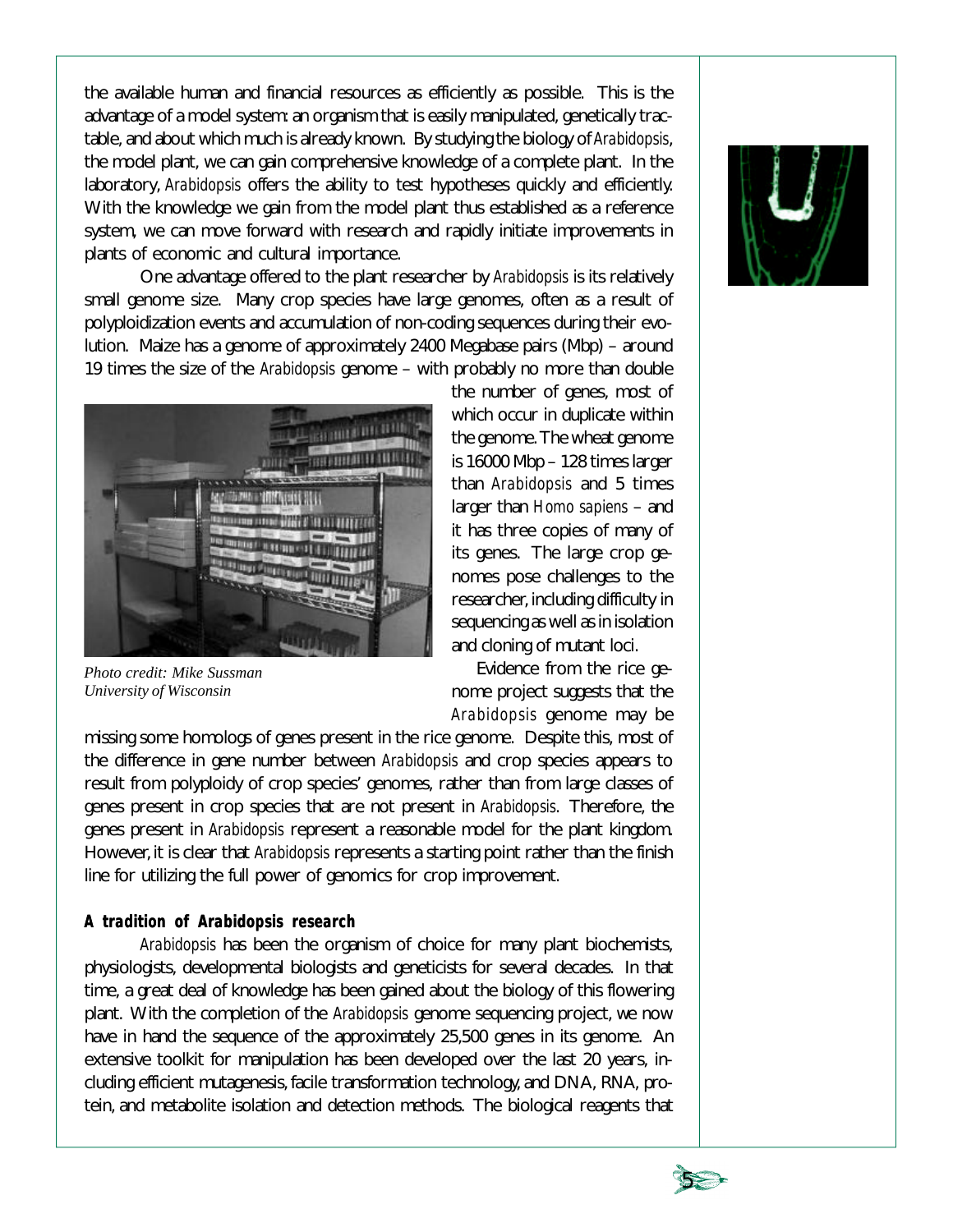have been made available to the community enable rapid research progress. Ongoing research within the community has resulted in working knowledge of many of the biochemical, physiological, and developmental processes of *Arabidopsis*.

#### *Technological innovation and education*

The availability of a broad base of knowledge about *Arabidopsis* and the previously developed research toolkit invites scientists to establish new techniques, develop new approaches, and test new concepts in *Arabidopsis* prior to their application in other species. The novel technologies made available in this way not only continually increase the efficiency of research done in *Arabidopsis*, but expose researchers, most importantly young scientists, to the most up-to-date methods in plant research, which they can apply to other species as they move forward in their career.

#### *Arabidopsis research is the first step in an exciting future of plant improvement*

Much work remains to be done before the goal of complete knowledge of the biology of even one plant species comes to fruition. It is essential that the work leading to the achievement of this goal be done as quickly and efficiently as possible. When we have achieved this ambitious goal, we will have the power to predict experimental results and the ability to efficiently make the rational improvements in crop species that will lead to increased food production, environmentally friendly agricultural practices, new uses for plants, and even totally new plant-based industries. The most efficient way to gain this understanding is by exploiting the scientific and practical advantages of the model organism *Arabidopsis thaliana*.



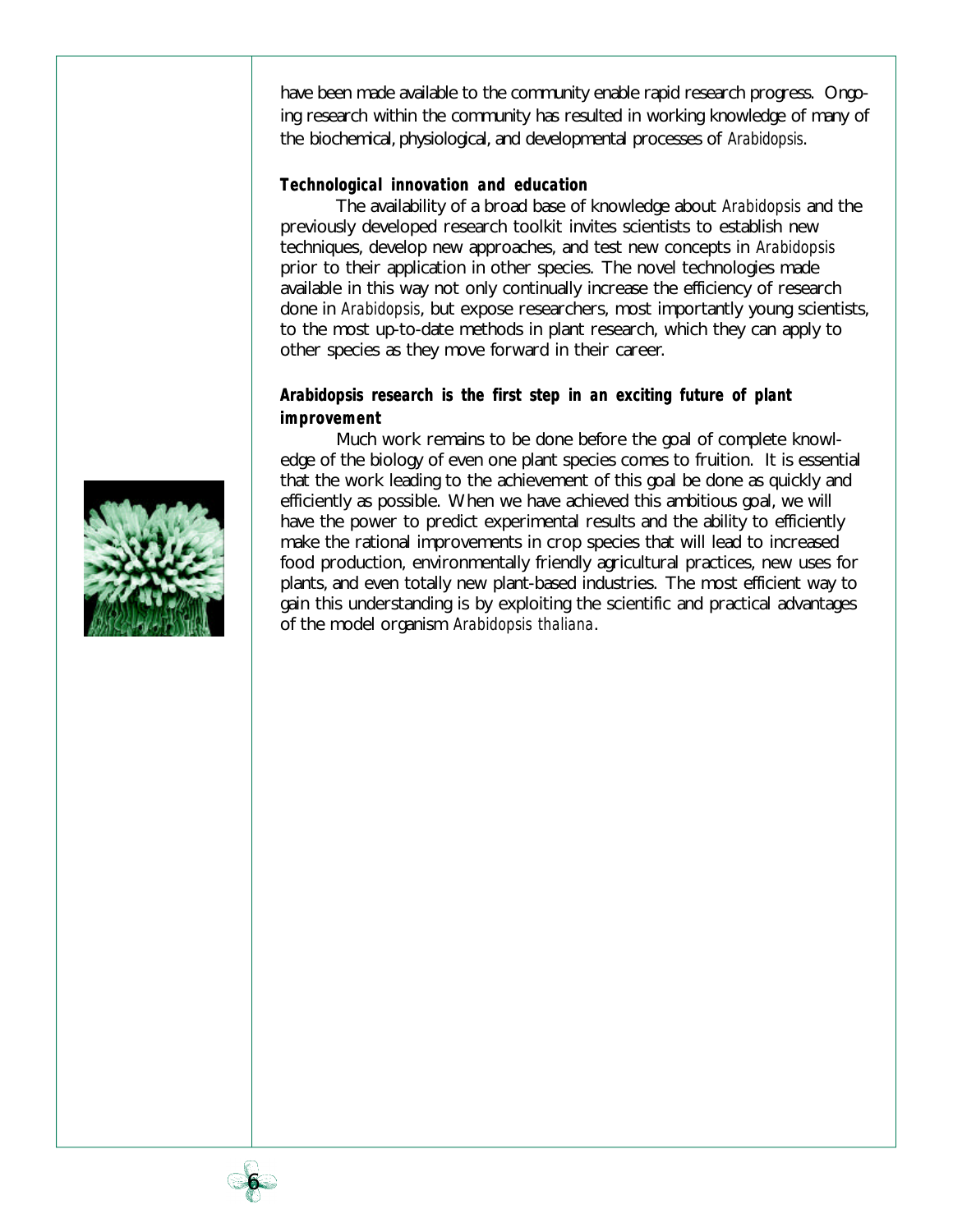## THE MULTINATIONAL COORDINATED *ARABIDOPSIS THALIANA* GENOME RESEARCH PROJECT (1990 – 2001)

The Multinational Coordinated *Arabidopsis thaliana* Genome Research Project was launched as a cooperative international effort in 1990. At that time, a vision was put forth of a sequenced model genome and the progress that could be made using that genome as a resource in the study of plant physiology, biochemistry, growth and development. A document published in that year, entitled "A Long-range Plan for the Multinational Coordinated *Arabidopsis thaliana* Genome Project" (NSF document 90-80) put forward a set of research goals and priorities that would lead to complete knowledge of the *Arabidopsis* genome. By all accounts the project has been a great success. All the goals have been accomplished or surpassed, as summarized in the table on the following page.

#### *International Cooperation*

The Genome Project provided a platform for a whole new way of approaching scientific problems. It acknowledged from the outset that members of the *Arabidopsis* research community are all working toward the same goal; it is therefore to the advantage of all to work in a cooperative manner. By setting forth a goal of international coordination and providing for this coordination by the creation of a multinational committee (the Multinational Science Steering Committee), the Genome Project started and developed with a degree of international cooperation that had rarely been seen in the past. Indeed, the *Arabidopsis* genome sequencing project (*Arabidopsis* Genome Initiative – AGI) is widely regarded as a positive example of the progress that can be made when a research community works together to achieve a goal.

Looking back on the project thus far, it is clear that it is this spirit of cooperation that has allowed its success. As genome research enters the next phase of functional genomic research, we must take with us the lessons of the first ten years: international cooperation, coordination of efforts, and communication among the involved groups are essential. By minimizing duplication of effort, removing obstacles for sharing of data and biological resources, and emphasizing the clear realization that all groups are working toward the same goal, we can foster a spirit of cooperation that will well serve the community, and eventually the world.



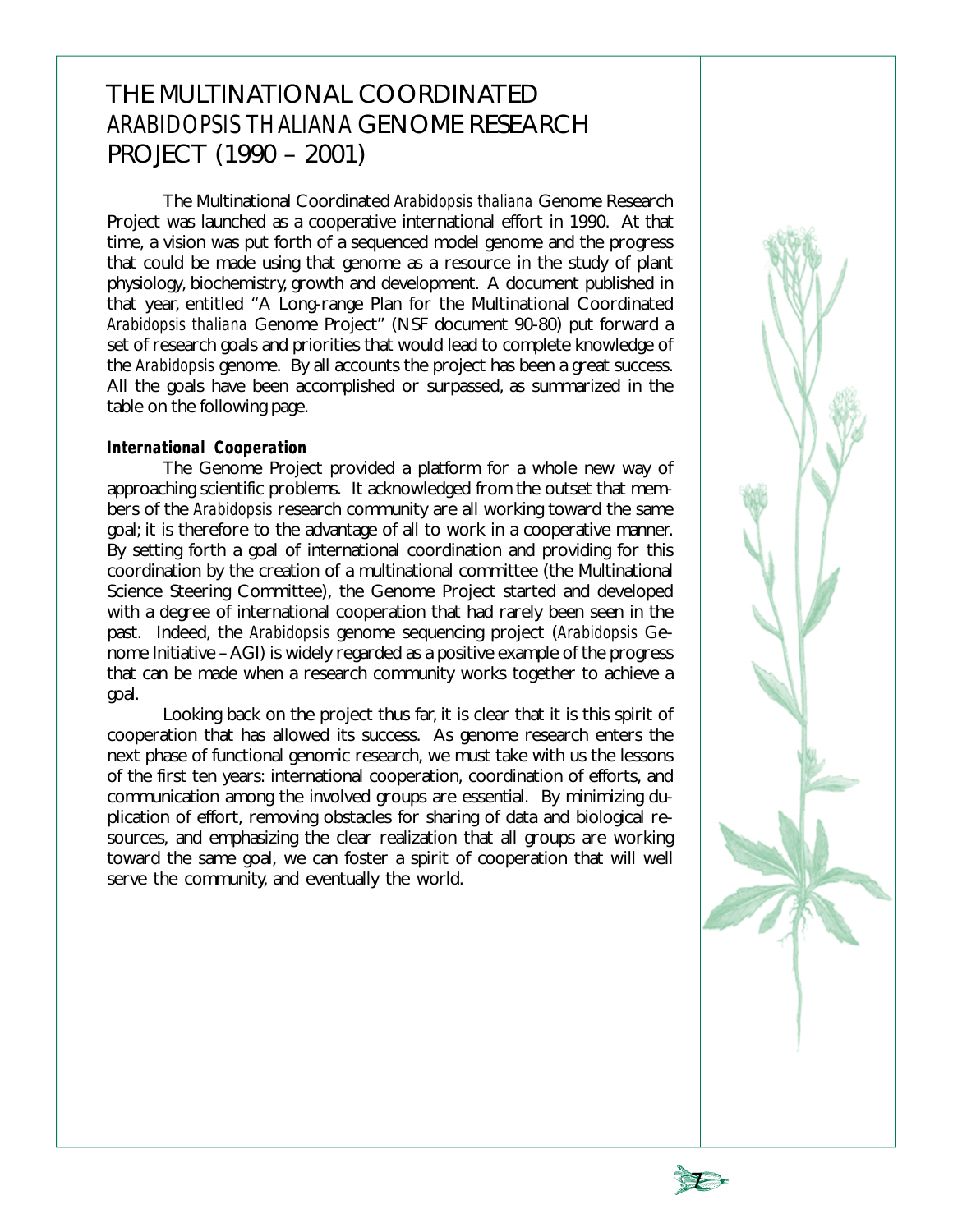#### **1990 GOALS 2001 PROGRESS**

| Analysis of the Arabidopsis genome                                                                                        |                                                                                                                                                                                              |  |
|---------------------------------------------------------------------------------------------------------------------------|----------------------------------------------------------------------------------------------------------------------------------------------------------------------------------------------|--|
| Saturation mutagenesis and development of facile<br>methods for transposon tagging to define as many<br>genes as possible | Over 500,000 lines of chemically-induced and<br>insertion mutants created and made available to<br>research community                                                                        |  |
| Creation of cDNA and EST libraries representing<br>different tissues and cell types                                       | Over 150,000 ESTs in GenBank; cDNA libraries<br>readily available and several full length cDNA<br>sequencing projects underway world-wide                                                    |  |
| Integration of physical and genetic maps                                                                                  | Recombinant Inbred map made available in 1993,<br>used to construct YAC, BAC, and P1 physical maps<br>by 1997                                                                                |  |
| Mapping of centromeres                                                                                                    | Completed by tetrad analysis in 1998                                                                                                                                                         |  |
| Sequence the entire genome                                                                                                | Completion of Arabidopsis genome sequence,<br>December 2000                                                                                                                                  |  |
| <b>Development of Technologies for Plant Genome Studies</b>                                                               |                                                                                                                                                                                              |  |
| New transformation technologies                                                                                           | Vacuum infiltration and Floral dip technologies,<br>coupled with new-generation transformation plasmids<br>(Agrobacterium T-DNA derivatives) make plant<br>transformation easy and efficient |  |
| Un-anticipated goal                                                                                                       | Expression analysis tools such as DNA chips,<br>microarrays and yeast two hybrid systems became<br>available                                                                                 |  |
| <b>Establishment of Biological Resource Centers</b>                                                                       |                                                                                                                                                                                              |  |
| Establish two centers to serve the world-community<br>of Arabidopsis researchers                                          | NASC (http://arabidopsis.org.uk/), ABRC<br>(http://www.arabidopsis.org/abrc/<br>index.html), established in 1991 and together handled<br>over 90,000 orders in 2000                          |  |
| <b>Information Sharing and Databases</b>                                                                                  |                                                                                                                                                                                              |  |
| Development of an informatics program to facilitate<br>exchange of research results                                       | TAIR (http://www.arabidopsis.org), AGR<br>(http://ukcrop.net/agr/), Newsgroups (UK based:<br>Arabuk@lists.bbsrc.ac.uk; US based: arab-<br>gen@net.bio.net)                                   |  |
| <b>Development of Human Resources</b>                                                                                     |                                                                                                                                                                                              |  |

| Support postdoctoral fellowships for Arabidopsis<br>research                                                   | Numerous postdoctoral fellows were trained<br>worldwide under various Arabidopsis research<br>programs. Young scientists dominate the Arabidopsis<br>biology field, indicating successful efforts in human<br>resource development |
|----------------------------------------------------------------------------------------------------------------|------------------------------------------------------------------------------------------------------------------------------------------------------------------------------------------------------------------------------------|
| Support short-term scientist exchanges and short<br>courses for training in Arabidopsis research<br>techniques | Annual Arabidopsis Molecular Biology Course held at<br>Cold Spring Harbor Laboratory                                                                                                                                               |
|                                                                                                                | <b>Workshops and Symposia</b>                                                                                                                                                                                                      |
| Support workshops and symposia to disseminate the                                                              | Establishment and support of an annual International                                                                                                                                                                               |

Conference on Arabidopsis Research

results of Arabidopsis research



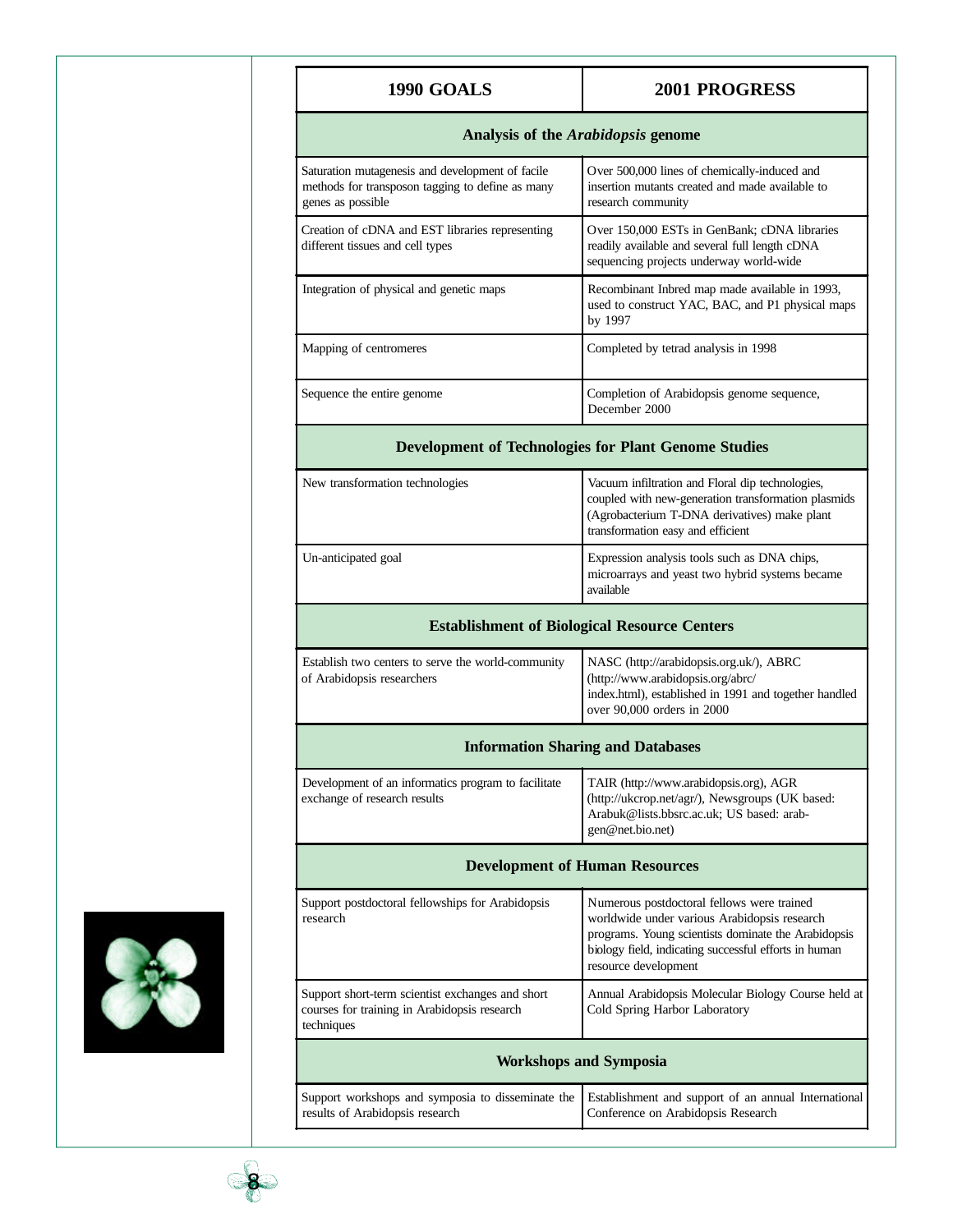## THE GENOME OF *ARABIDOPSIS*

In December of 2000, the *Arabidopsis* research community announced a major accomplishment: the completion of the sequence of a flowering plant. For the first time, we have in hand the sequence of all of the genes necessary for a plant to function, knowledge unprecedented in the history of science. Additionally, this sequence is freely available to every member of the scientific community. Below is a summary of major findings described in a groundbreaking paper, "The *Arabidopsis* Genome Initiative", *Analysis of the genome sequence of the flowering plant Arabidopsis thaliana*" (*Nature* 408**,** 796-815, 2000).

The genome of *Arabidopsis*:

- Contains about 125 megabases of sequence
- Encodes approximately 25,500 genes
- Contains a similar number of gene functional classifications as other sequenced eukaryotic genomes (*Drosophila melanogaster* and *Ceanorhabditis elegans*) (see Figure 1)
- Has 35% unique genes
- Has 37.5% genes that exist as members of large gene families (families of 5 or more members)
- Shows evidence of ancient polyploidy: an estimated 58-60% of the *Arabidopsis* genome exists as large segmental duplications (see Figure 2)

*Figure 1: Functional analysis of* Arabidopsis *genes – Proportion of predicted* Arabidopsis *genes in different functional categories. Copyright Nature Publications [\(http://](http://) www.nature.com/), as published in* Nature *408, 796-815 (14 December 2000). Permission to use kindly granted by Nature Publications.*





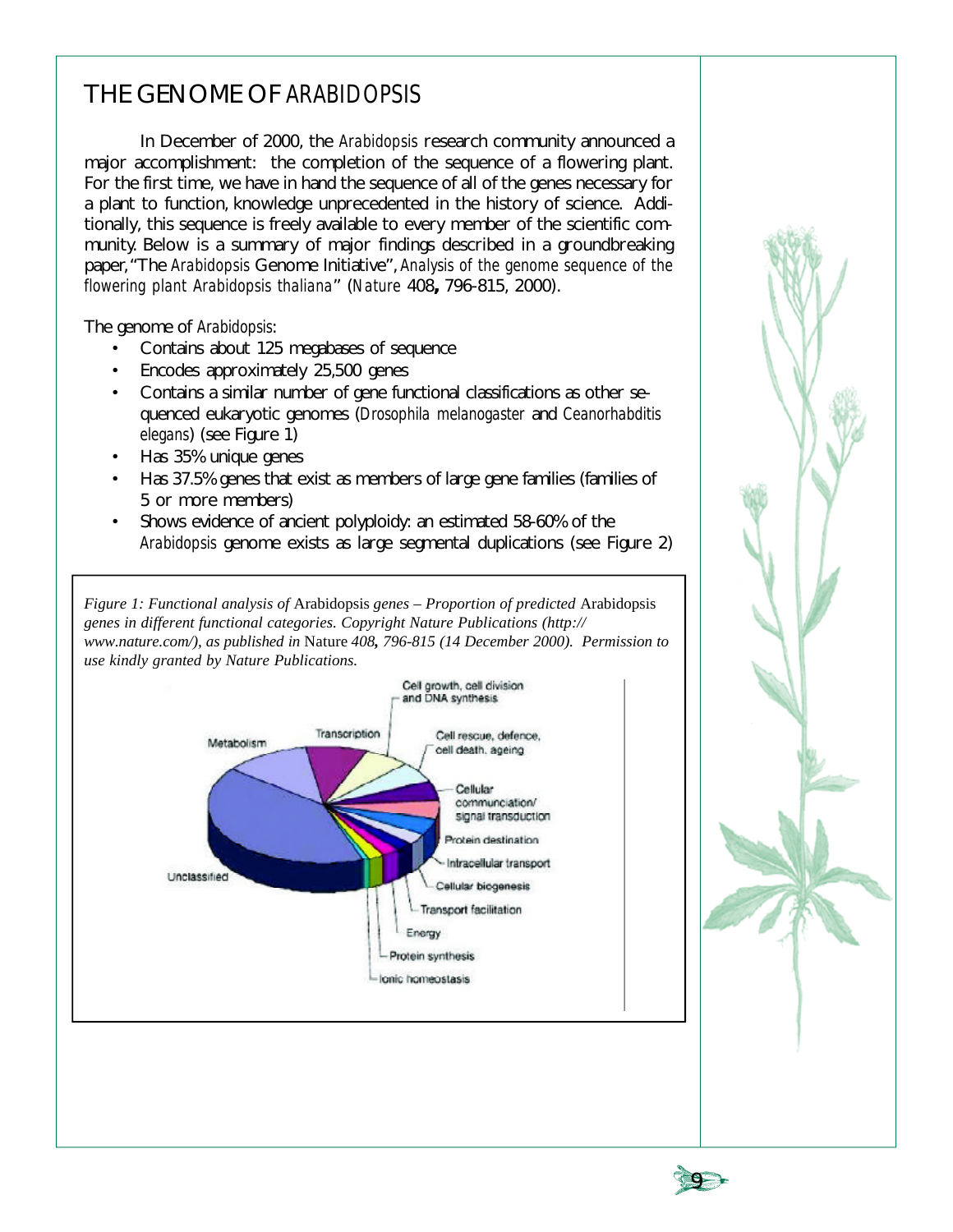*Figure 2: Summary of segmental duplications in* Arabidopsis thaliana*. The five chromosomes are depicted as grey horizontal bars, centromeres marked black. Colored bands serve as representations of duplicated segments. Bands are twisted if the corresponding segments have reversed orientation. The scale is in Megabasepairs (Mbp). Courtesy of Dirk Haase of MIPS [\(http://mips.gsf.de\),](http://mips.gsf.de) and copyright Nature Publications [\(http://www.nature.com/\),](http://www.nature.com/) as published in* Nature *408, 796-815 (14 December 2000). Permission to use kindly granted by Nature Publications.*



Analysis of the sequence of the *Arabidopsis* genome tells us that the genome of a higher plant is similar in several important ways to the genome of other sequenced multicellular organisms. It also points out several important differences, which may not be too surprising, considering that plants differ in many important ways from the animals whose genomes have been analyzed. Plants are autotrophic: they require only light, water, air and minerals to survive. They can therefore be expected to have genes that animals do not have, encoding the proteins and enzymes involved in plant-specific processes, including the complex process of photosynthesis.

- *Arabidopsis* centromeric regions, although largely heterochromatic, overall contain at least 47 expressed genes
- *Arabidopsis* contains several classes of proteins that are used in animal systems for processes not present in the plant, underscoring the idea that evolution makes use of the tools it is given to accomplish different tasks in different organisms
- Plants have evolved a host of signal transduction apparati, perhaps to enable them to deal with their sessile nature
- *Arabidopsis* genome contains genes encoding RNA polymerase subunits not seen in other eukaryotic organisms

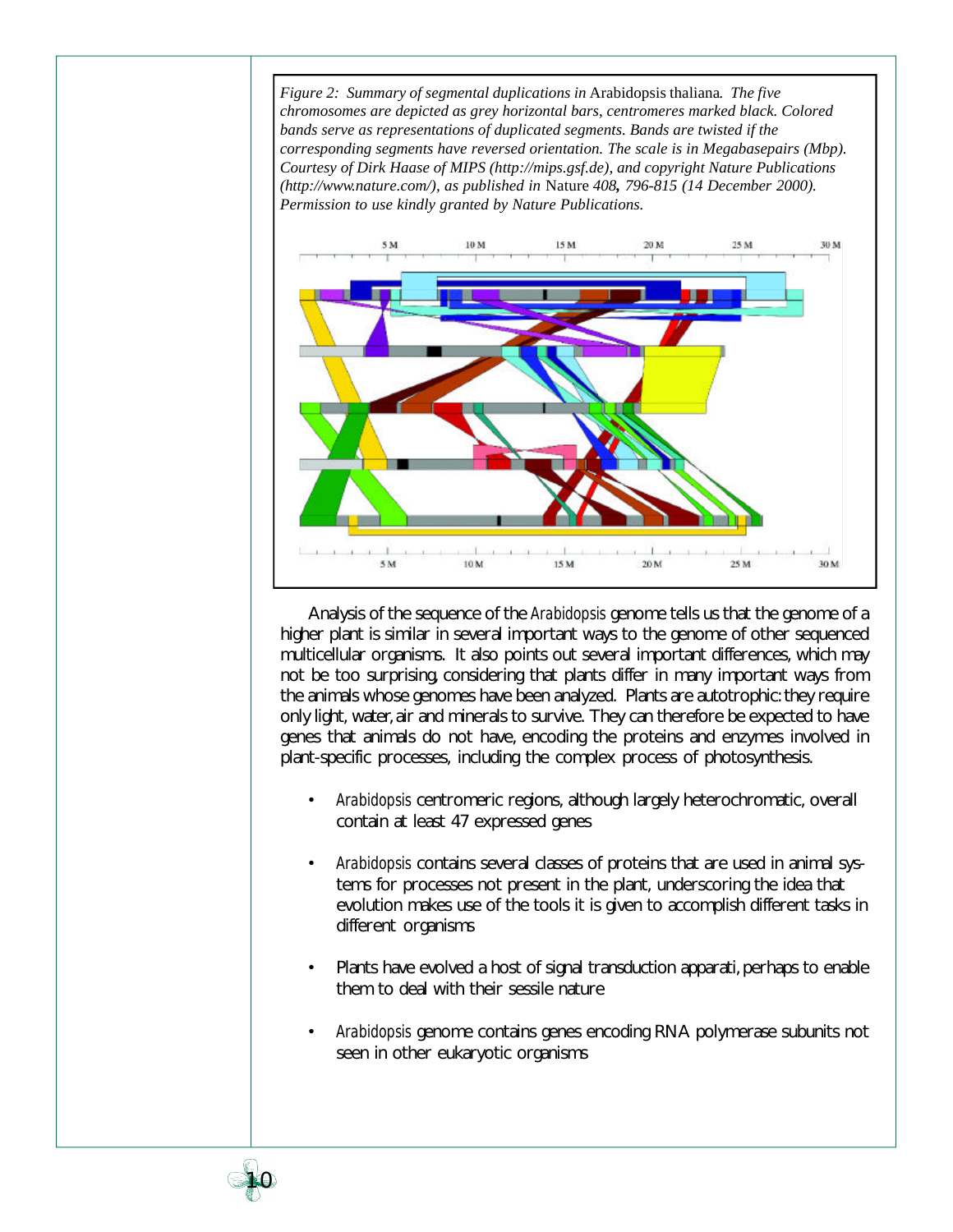- *Arabidopsis* has genes unique to plants approximately 150 unique protein families were found, including 16 unique families of transcription factors
- *Arabidopsis* has many gene families common to plants and animals which have been greatly expanded in plants – for instance, *Arabidopsis* contains 10 fold as many aquaporin (water channel) proteins than any other sequenced organism



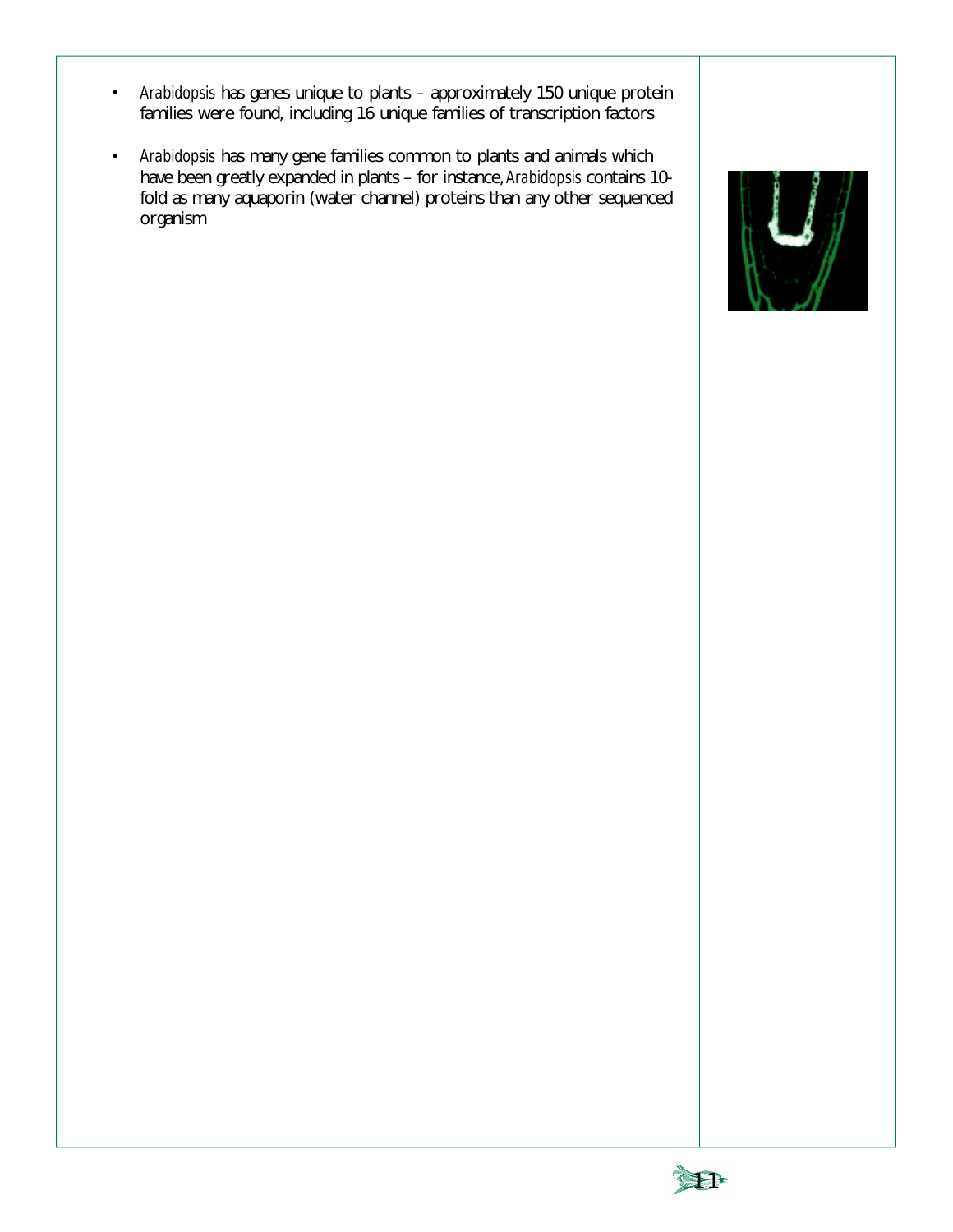## THE MULTINATIONAL COORDINATED *ARABIDOPSIS THALIANA* FUNCTIONAL GENOMICS PROJECT

#### **Project Goals**

**12**

In 1990, a set of research priorities and goals were put forth which would lead to the knowledge of a complete plant genome sequence. With that goal successfully met, the time has come to put forth a new set of goals.

In this respect, probably the most important information provided through the analysis of the *Arabidopsis* genome sequence was the discovery of the limits of our current understanding of plant gene function and of the roles that the genes play in the multiplicity of processes involved in plant metabolism, development and interaction with the environment. The several decades of pre-genome research in *Arabidopsis* has yielded experimental data on less than 10% of *Arabidopsis* genes. It is the task of the *Arabidopsis* research community to ensure that in the same timely and cooperative manner as we approached the challenge of sequencing the genome, we use the genome information to understand the function of all *Arabidopsis* genes and in this way to achieve comprehensive knowledge of plant biology.

In the genome sequencing era, the many groups making up the *Arabidopsis* genomics community were working toward a single goal. Technologies and data converged on the single endpoint of a sequenced genome. The destination of a sequenced genome has now become a launchpad; from this launchpad will spring many technologies and types of data with which we will move forward to the new, multi-pronged goal of complete functional knowledge of an *Arabidopsis* plant.

The Multinational Coordinated *Arabidopsis* Functional Genomics Project is an idea that developed from a workshop that was held in early 2000 entitled "Functional Genomics and the Virtual Plant: A blueprint for understanding how plants are built and how to improve them" (text available at <http://www.arabidopsis.org/> info/workshop2010.html). Resulting from the workshop were new objectives for the *Arabidopsis* community, "to exploit the revolution in plant genomics by understanding the function of all genes of a reference species within their cellular, organismal and evolutionary context by the year 2010." The details of this project can be viewed as the second phase of the far-reaching vision described by the scientists who launched the Multinational Coordinated *Arabidopsis thaliana* Genome Research Project in 1990.

To achieve a complete understanding of the biology of a plant, we must in essence create a wiring diagram of a plant throughout its entire life cycle: from germinating seed to production of the next generation of seeds in mature flowers. These processes are controlled by genes and the proteins they encode. They are directed by both intrinsic developmental cues and environmental signals. The longterm goal for plant biology following complete sequencing of the *Arabidopsis* genome is to understand every molecular interaction in every cell throughout a plant lifecycle.

The ultimate expression of our goal is nothing short of a virtual plant which one could observe growing on a computer screen, being able to impose environmental changes and to stop this process at any point in that development, and with the click of a computer mouse, accessing all the genetic information expressed in any organ or cell and the molecular processes mediated by these factors.

Complete knowledge of the workings of a plant – a "virtual plant" – will allow a profound understanding of the biochemical processes and physiological responses of a plant. This knowledge will allow hypothesis testing and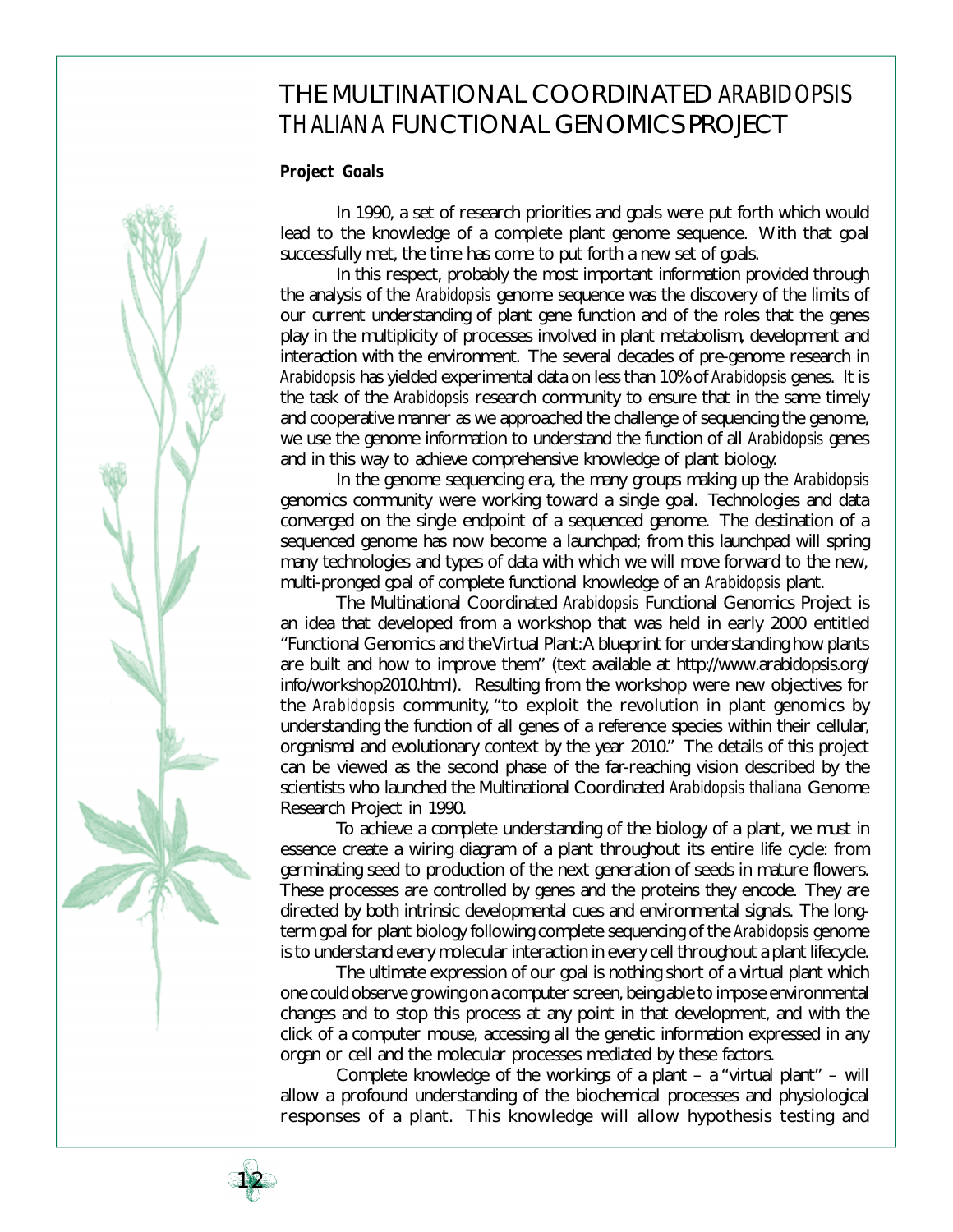experimentation leading to the modification and improvement of crops. It will result in a future in which we can limit our dependence on chemical pesticides and fertilizers, lessen our negative impact on the earth, and maximize crop yields to feed a growing world.

#### **Scientific Objectives**

The objectives now being put forth for the world-wide *Arabidopsis* research community include the development of expanded genetic toolkits as a service to the research community, implementation of a whole-systems approach to the identification of gene function from the molecular to evolutionary levels, expansion of the role for bioinformatics, development of human resources, and international collaboration.

#### *1) An Expanded Genetic Toolkit*

A key strength of *Arabidopsis* as a model is its facile forward genetics, largely due to its relatively small size and short life cycle. One can isolate mutants disrupted in many processes and study the effects of each mutation. Despite this, roughly 40% of the genes found in the genomic sequence do not encode a protein of predictable function.

Thus, out of the 25,500 predicted genes in the *Arabidopsis* genome, ca. 10,000 have a sequence that tells us nothing about what they do. For instance, sequence reveals that there are about 1,200 protein kinases in the *Arabidopsis* genome; however, to date, the *in situ* functions of only about a dozen of these have been found by forward genetics. Similarly, we know the identity of the ligand that binds the putative receptor site in only a handful of the approximately 600 members of the receptor kinase subfamily.

Since forward genetics relies on a phenotype arising from a single gene mutation, it is likely that a large number of genes may not be easily characterized using this approach. In order to identify functions for these genes, we need to develop a more sophisticated genetic toolkit for both forward and reverse genetic screens.

Overexpression of natural or altered proteins can provide insights into families of genes that are collectively essential. A straightforward, albeit laborious, approach that resembles strategic breeding weds reverse genetics and forward genetics. In this approach, the genome sequence is used to locate protein family members. Knockout mutations are located for all the genes in a family and the lines are crossed so that one plant contains knockout alleles of all the members of the gene family, creating a more robust phenotype. A process like this one can lead to increased understanding of the functions of genes that exist in gene families, and is not possible without the entire sequence in hand.

Short-term goals:

- Comprehensive sets of sequence indexed mutants, accessible via database search
- Whole genome mapping procedures
- Facile conditional expression systems for sensitized and saturation screens for rare alleles



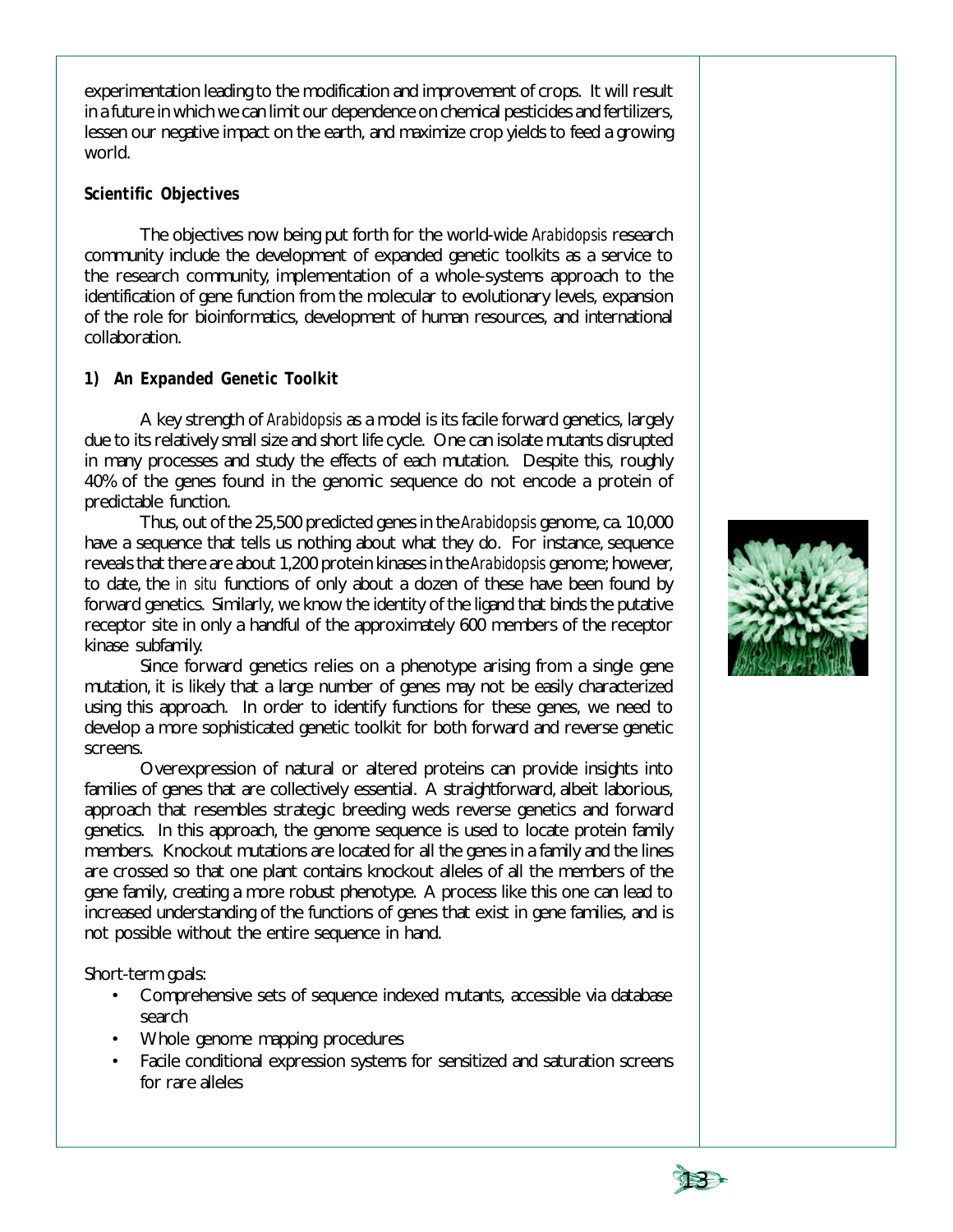Mid-term goals:

- Development of many combinations of large families of Recombinant Inbred Lines and Genetic Substitution Lines to allow facile analysis of natural variation
- Construction of comprehensive sets of defined deletions of linked, duplicated genes
- Development of methods for directed mutations and site specific recombination
- Establishment of libraries (complete collections) of transgenic lines for short term overexpression or repression of gene function

Goals for 2010:

- Plant artificial chromosomes
- Approaches to allow directed combination of multiple genetic modifications (such as strategic breeding)

#### *2) Whole-Systems Identification of Gene Function*

The post-genome-sequence era allows a shift from single-gene or singleprocess research to whole-systems approaches to understanding plant biology. Identified as tools for the goal of global understanding of the plant are global analysis of gene expression, global analysis of protein dynamics, metabolite dynamics, global catalogues of molecular interactions, and comparative genomics.

One of the most critical aspects of this project is the enabling technologies that must be developed to achieve the scientific objectives we are putting forth. The proposed research will lead to a new array of fully developed technologies for scientific investigation, particularly in the areas of proteomics and metabolomics. While these technologies will be developed for the purpose of *Arabidopsis* research, they will naturally spill over into the world of research on economically important plant species and indeed research on all complex systems.

#### *Global analysis of gene expression*

An understanding of gene function begins with knowledge of when and where each gene is expressed during the normal development of a plant. Taken together, this information will become a platform from which the concerted action of gene sets in the formation of tissues and organs can be elucidated. Further, examination of the changes in gene expression that occur with environmental changes will illustrate the dynamic nature of gene regulation in plants.

Short-term goals:

- Construct gene-specific DNA probes for expression analysis at high sensitivity and wide dynamic range
- Define full-length cDNAs to facilitate annotation of the genome and subsequent analyses of protein expression

Mid-term goal:

• Determine global mRNA expression profiles at the organ, cellular and subcellular levels under a wide variety of precisely defined (by quantitative measures) environmental conditions



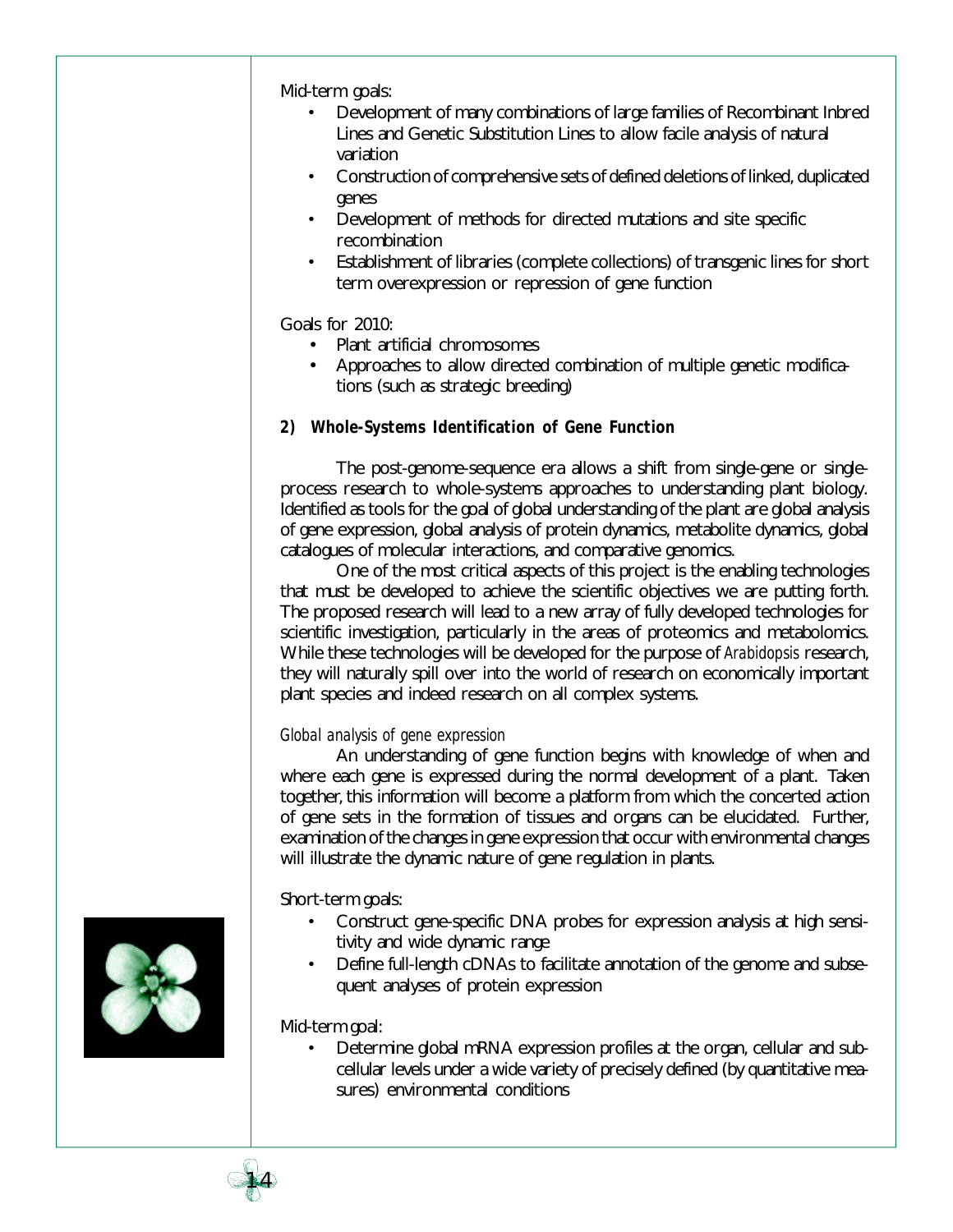Goals for 2010:

- Identify the cis-regulatory sequences of all genes
- Determine the regulatory circuits controlled by each transcription factor in the genome
- Uncover the *in planta* role of every gene through forward or reverse genetic approaches

#### *Global analysis of the plant proteome*

The sum of gene expression changes is translated through development into the proteins from which cellular machines are built. Understanding protein dynamics will enable prediction of what machines exist and how they work throughout a plant's life cycle. This aspect of *Arabidopsis* research has become especially important, because recent experimentation suggests that RNA changes alone are remarkably poor predictors for final changes in protein levels or enzymatic activity.

#### Short-term goals:

- Develop facile technology for heterologous expression of all proteins
- Produce antibodies against, or epitope tags on, all deducted proteins
- Catalogue protein profiles at organ, cellular and subcellular levels under a wide variety of environmental conditions

#### Mid-term goals:

- Achieve a global understanding of post-translational modification
- Define the subsets of genes encoding small peptides or small RNAs and their gene products, which will require the development of novel analytical tools for analysis and modulation of expression

#### Goals for 2010:

- Identify biochemical functions for every protein
- Determine three-dimensional structures of representative members of every plant-specific protein family

#### *Global analysis of metabolite dynamics*

Plant growth and development is dictated, to a large degree, by the uptake, trafficking, storage and use of low molecular weight metabolites. Plant cellular factories produce a bewildering array of secondary metabolites, upon which a large amount of drug and product discovery are based. Understanding metabolite dynamics will result in more efficient use of soil and water based nutrients and will allow rationally designed food and pharmaceutical production in plant factories.

New, sophisticated mass spectrometry techniques provide the *Arabidopsis* researcher a different type of microscope: one that allows us to monitor potentially thousands or tens of thousands of small molecules at a time. Using these "microscopes", the mass spectrometers will allow us to see changes at the molecular level that the eye cannot detect at the morphological level. This will be critical for connecting genetic changes with changes in the expression of enzymes and the metabolic pathways they comprise. Much like we collect RNA data using DNA chip technology, we need to expand our phenotypic screens to include newly developed



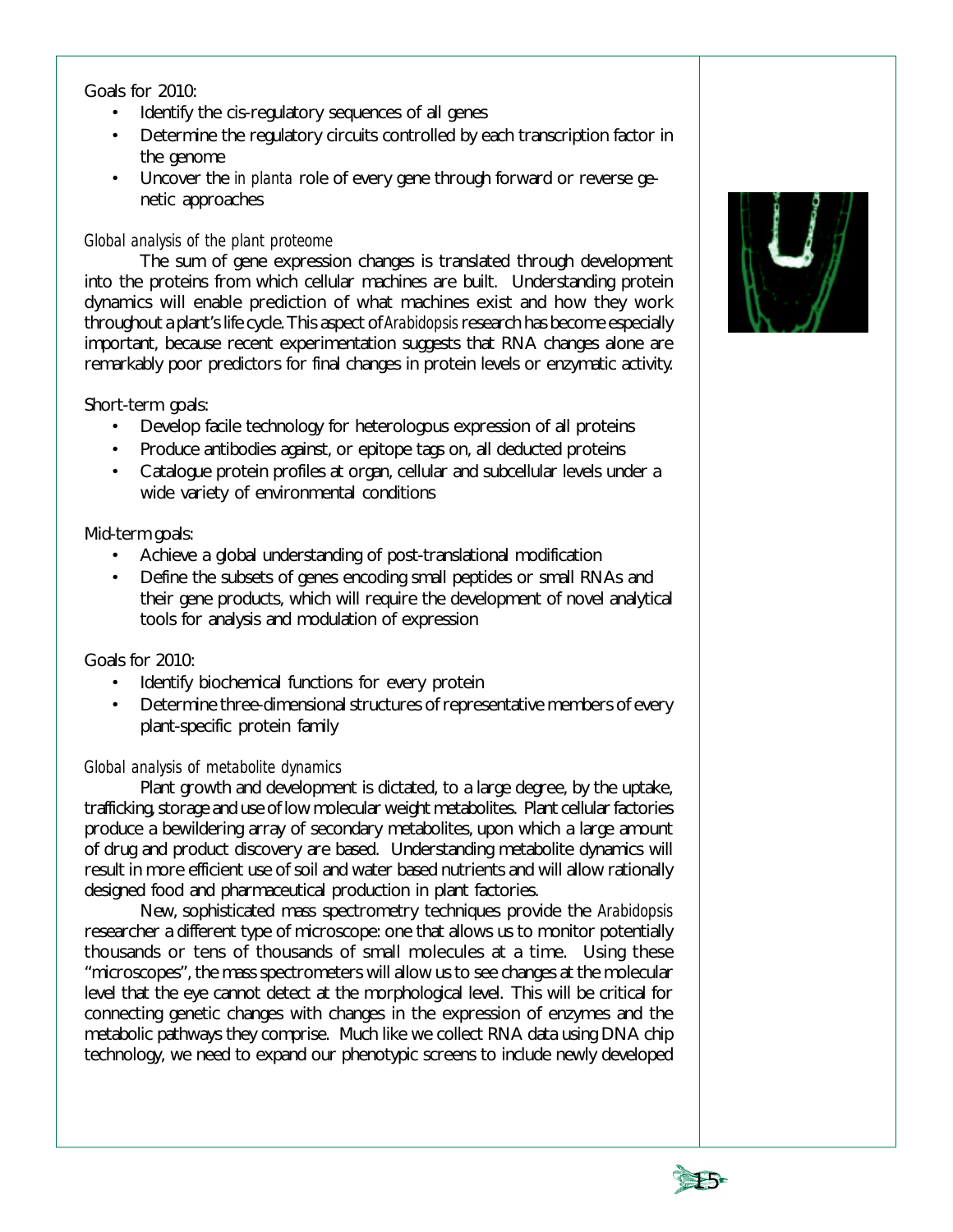and expensive instruments that open our eyes to the fascinating and complex chemical world of plants.

#### Mid-term goal:

• Global metabolic profiling at organ, cellular, subcellular levels under a wide variety of precisely defined (by quantitative measures) environmental conditions and in many different genetic backgrounds

#### Goal for 2010:

• Whole systems analysis of the uptake, transport and storage of ions and metabolites

#### *Global catalogues of molecular interactions*

The ultimate arbiters of cellular function are the complex protein machines encoded by the mRNA population in each cell at any time during development. Ultimate understanding of the cellular mechanics of a plant requires a catalogue of molecular interactions that occur in each cell of the organism throughout its lifecycle. This ambitious experimental layer incorporates an understanding of the gene expression, protein and metabolite dynamics of the plant.

#### Goal for 2010:

• Achieve a global description of protein-protein, protein-nucleic acid, proteinmetal, and protein-small molecule interactions at organ, cellular, subcellular levels under a wide variety of precisely defined (by quantitative measures) environmental conditions.

#### *Comparative genomics*

Completion of the *Arabidopsis* genome sequence provides significant leverage for future plant genome projects. The reference genome is a platform from which useful comparisons are simplified. We will ultimately be able to predict the evolution of new gene function by comparative genomics. We can glimpse the power of comparative genomics as a tool to understand plant evolution and diversification through the recent strides made in the understanding of plant disease resistance gene structure.

Therefore, as a part of functional genomics work centered on *Arabidopsis*, work should be done on other species to enable the comparative genomics that will give us the power to apply the knowledge gained from this initiative to crop production.

Short- and Mid-term goal:

Identify species for survey genomic sequencing based on an expanded definition of phylogenetic nodes

#### Goals for 2010:

- Survey genomic sequencing and deep EST sampling or sequencing of generich regions from phylogenetic node species
- Define a predictive basis for conservation versus diversification of gene function
- Complete within-species genomic sequence comparisons
- Develop tools for whole genome population biology



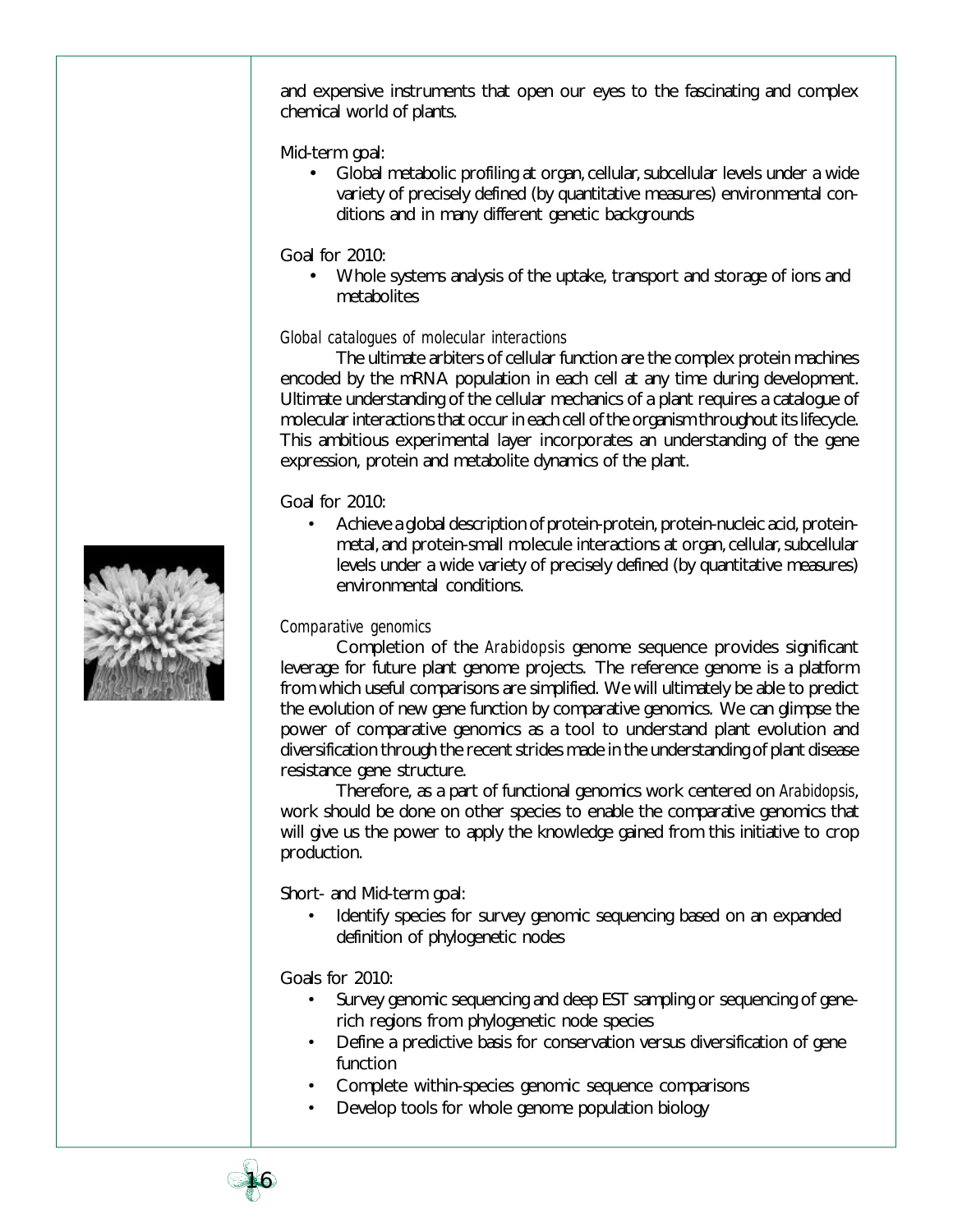#### *3) An Expanding Role for Bioinformatics*

Achieving the above goals will require significant investment in and development of bioinformatics tools and databases from which the information required to build the virtual plant will be stored and extracted. A significant effort in this area must be expended in close coordination with the biological aspects of the project.

Ultimately, the database that we envision will provide a common vocabulary, visualization tools, and information retrieval mechanisms that permit integration of all knowledge about an organism into a seamless whole that can be queried from any perspective. Of equal importance for plant biologists, an ideal database will permit scientists to use information about one organism to develop hypotheses about other, less well-studied organisms. Thus, our goal should be to develop facile tools that permit an individual working outside the model species to formulate a query based on the organism of interest, have that query directed to the relevant knowledge for the plant models, and present the information about the models in a way that can be understood by the plant biology community at large.

Database architecture allowing easy integration with other databases will be an essential component of this effort. Divergent types of data (e.g. expression array data and in situ hybridization, but also precise information about experimental setup and growth conditions defined by quantitative measures) will need to be integrated and archived. The ability to generate these datasets will easily outpace the ability to rationally maintain, manage, and extract utility from this data. Hence, there is a critical need to invest in novel data-mining approaches and to also bolster support for current databases.

Ongoing goals:

- Develop new cellular and whole plant visualization tools
- Attract bioinformatics professionals to direct and aid in database creation and maintenance

#### *4) Development of Community and Human Resources*

The *Arabidopsis* community has developed into an excellent training ground for plant scientists. The changing paradigm of functional genomics will require new types of training to encourage and facilitate lateral, interdisciplinary approaches to problem solving.

Some of the technologies that will be used in the new era of functional genomics research will be beyond the scope of individual labs and some will require sets of biological reagents that are not feasible for individual labs to produce, such as a complete cDNA library and complete protein and metabolite inventories. Instead, a new paradigm will arise in which Genome Technology Centers will serve the research community at large by providing services and by producing new tools using economies of scale. The Centers will be dedicated to the creation of and providing access to genome-wide tools, rather than the application of genome-wide tools to solving specific research problems. The Centers will thereby enable and facilitate the continued participation of individual labs in functional genomic research.

Depending on the status of development and implementation of the technology, such Centers may be financially supported or may operate self-sustained through user fees. In creating genome-wide tools, the Centers must complement



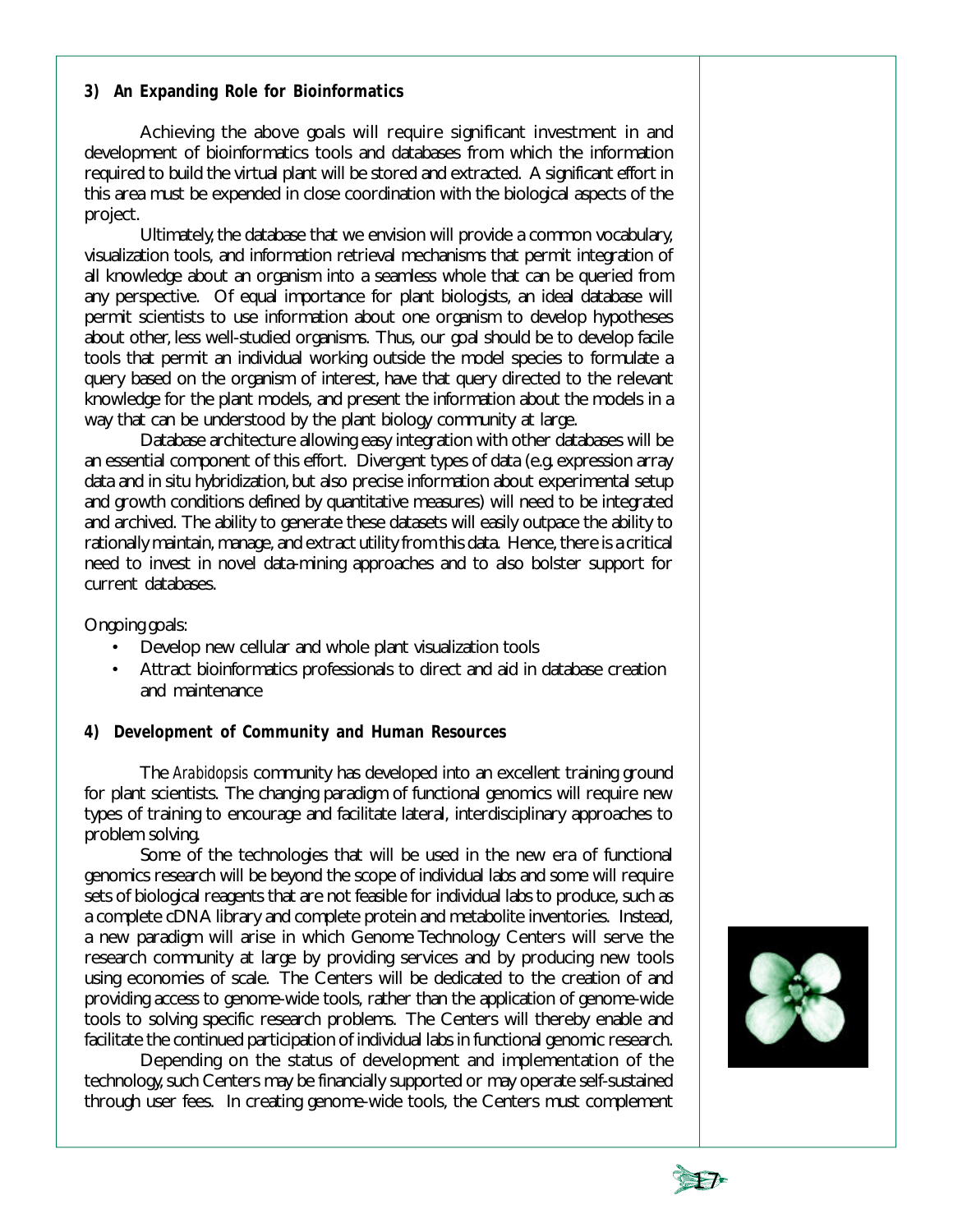

and significantly enable investigators throughout the world. Individual investigators will be at once the main clientele for the Centers and, as the experts in specific biological topics, the dispersed creators of knowledge. The value of this project therefore depends on significant support being available for individual research laboratories throughout the plant biology research community to leverage investment in both the *Arabidopsis* genome sequencing project and the proposed Centers to solve a wide range of specific biological problems.

The structure of Genome Technology Centers, providing services and economies of scale for systems-based data generation, is not consistent with the traditional training of doctoral and post-doctoral researchers, and the traditional output measurement of publications. Therefore, skilled technical assistants and research personnel will be needed. We will also still need traditionally trained doctoral and post-doctoral researchers with skills in plant molecular biology, genetics and biochemistry.

Short to Mid-term goals:

- Support the establishment and maintenance of Genome Technology Centers, including support for technology development and for individual labs seeking the services of the Centers
- Establish summer courses or other intensive specialized workshops, which are an additional effective means for continuing education of established investigators in a rapidly moving field like plant biology and for initiation of non-plant biologists into the world of plant biology

On-going goals:

- Encourage interdisciplinary training that specifically seeks a systems-based approach for both undergraduate and graduate level students
- Support short- and long-term post-doctoral fellowships with a focus on exchange visits

#### *5) International Cooperation: The Multinational Arabidopsis Steering Committee*

At the outset of the Multinational Coordinated *Arabidopsis thaliana* Genome Research Project, an *ad hoc* committee was formed, made up of representatives of countries and programs around the world involved in *Arabidopsis* research. Among the goals of this committee were forging relationships and fostering communication among the involved groups. After some time had passed, the committee coalesced into the Multinational Science Steering Committee, and it was members of this committee who ensured communication among the *Arabidopsis* research community at large.

*Arabidopsis* research has now progressed to a stage in which functional genomics will take the forefront. Participants in this exciting new world of genomic research realized that the same type of communication and coordination provided by the Multinational Science Steering Committee during the first 10 years of the Project will be necessary in the new era. Accordingly, the committee has been renewed under the title Multinational *Arabidopsis* Steering Committee to coordinate various functional genomics activities world-wide.

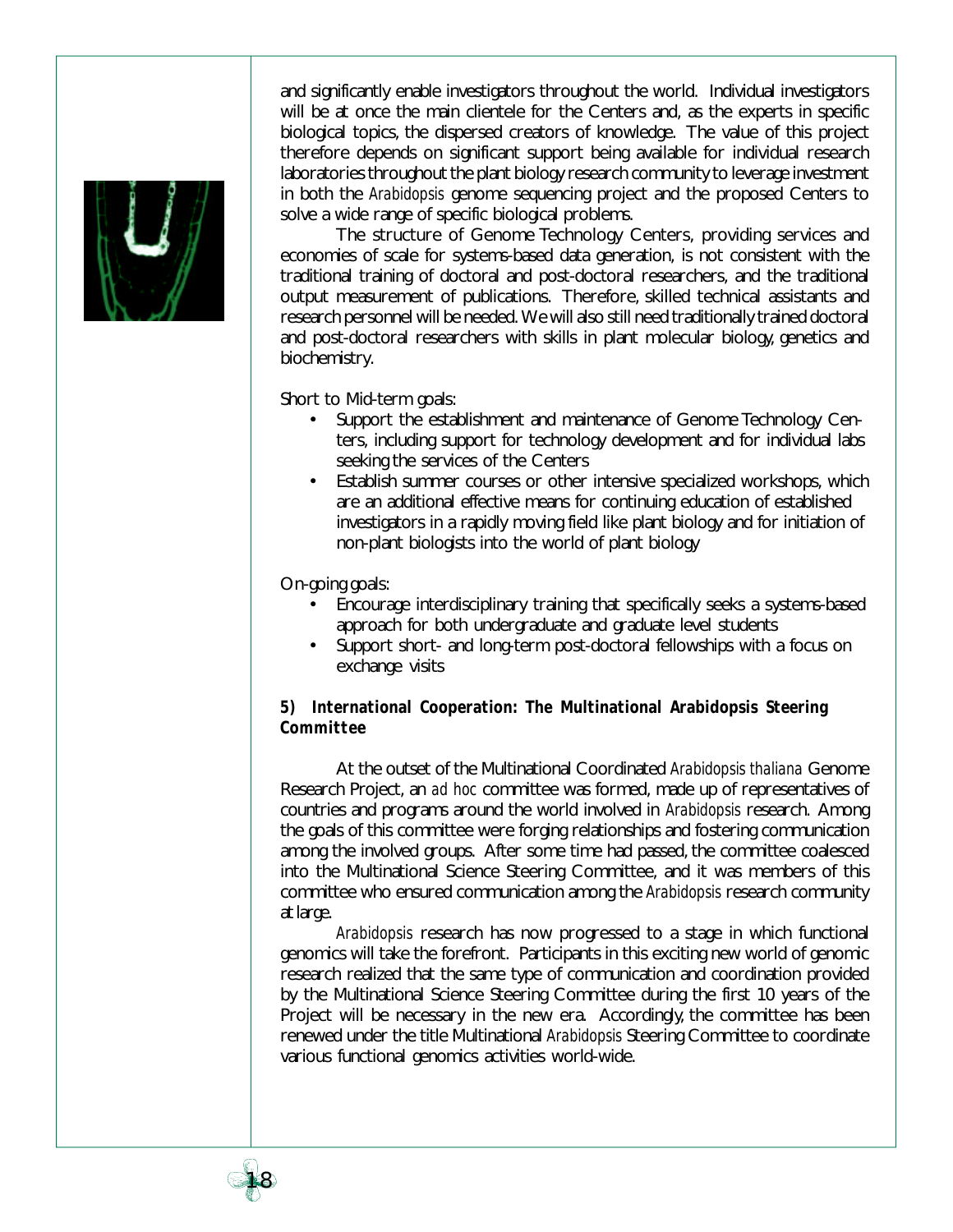The Multinational *Arabidopsis* Steering Committee (MASC) will be composed of representatives from each country with major *Arabidopsis* functional genomics efforts or coalition of countries with smaller programs. It is open to any country interested in participating. Selection of MASC representatives is left to the discretion of each country. It will meet once a year in conjunction with the International Conference on *Arabidopsis* Research. Specific responsibilities of the committee are:

- To coordinate programmatic aspects of the *Arabidopsis* research worldwide
- To facilitate open communication and free exchange of data, materials and ideas among the *Arabidopsis* research community
- To monitor and summarize progress of scientific activities of participating laboratories
- To identify needs and opportunities of the *Arabidopsis* research community and communicate them to funding agencies of participating nations
- To periodically update and adjust the course of the Project

Short-term goals:

- Appoint a full time coordinator for the Multinational *Arabidopsis* Steering Committee
- Publish a long-range plan for the Multinational *Arabidopsis* Functional Genomics Project
- Establish and maintain an internet site devoted to functional genomics efforts and communication among members of the world-wide *Arabidopsis* research community

On-going goals:

- Continue to foster international collaboration and coordination of the project
- Continue to monitor progress, periodically reassess the status of the project, and adjust the goals as needed
- Publish periodic progress reports



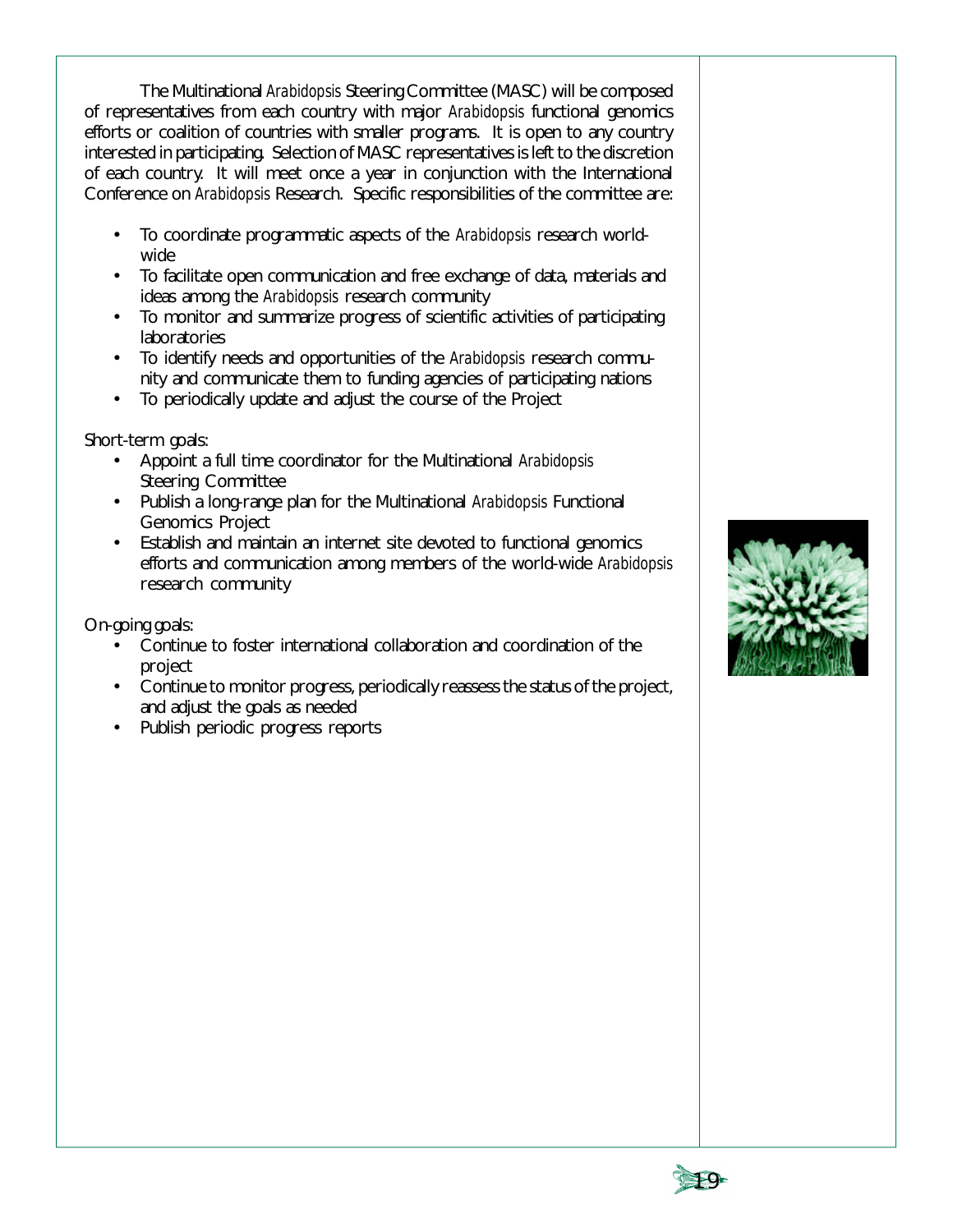## THE INTERNATIONAL *ARABIDOPSIS* FUNCTIONAL GENOMICS COMMUNITY

*Arabidopsis* researchers world-wide have already embarked on the functional genomics phase. In this section, brief descriptions of various national and transnational projects will be provided. Detailed information about the major projects can be found organized by country and project type at the website being developed by the Multinational *Arabidopsis* Steering Committee (site can be found at TAIR, <http://> www.arabidopsis.org/info/2010\_projects).

#### **Australia and New Zealand**

MASC Contact: Geoffrey Wasteneys (geoffw@rsbs.anu.edu.au)

#### *Australia*

**20**

Australia has a strong tradition in plant scientific research. Many institutions, including the Plant Industry Division of the Commonwealth Scientific and Industrial Research Organisation (CSIRO), the major Universities and private enterprise are engaged in *Arabidopsis* Functional Genomics work ranging from individual projects to international collaborations through to major resource development. There is as yet no large-scale coordinated program in Australia. CSIRO's Division of Plant Industry [\(http://www.pi.csiro.au/HomePage.htm\)](http://www.pi.csiro.au/HomePage.htm) funds major programs in Plant Genomics. Otherwise, funding is mainly available through the Australian Research Council's (ARC's) Discovery and Linkage Grant Schemes [\(http://www.arc.gov.au/\)](http://www.arc.gov.au/) and the Grains Research and Development Corporation of Australia (GRDC) [\(http://](http://) www.grdc.com.au/). In addition, many Australian-based *Arabidopsis* researchers receive funding from international Agbiotech companies or collaborate with overseas colleagues.

Researchers in all Australian States and the Capital Territory now use *Arabidopsis* functional genomics approaches. Projects are generally highly focused, but increasingly involve international collaborators. Canberra, Australia's capital city, remains a major node for *Arabidopsis* research activity. Together, CSIRO's Division of Plant Industry [\(http://www.pi.csiro.au/HomePage.htm\),](http://www.pi.csiro.au/HomePage.htm) the Australian National University (ANU) [\(http://www.anu.edu.au/\),](http://www.anu.edu.au/) and CAMBIA [\(http://www.cambia.](http://www.cambia) org.au/), is a formidable unit of fundamental, industrial and application-driven research. Despite the disappointing non-renewal a few years ago of the ANU-based Cooperative Research Centre for Plant Science, and the subsequent closure of Groupe Limagrain's Australian arm (www.limagrain.com), plant science research in Canberra remains very active.

The Australian Centre for Plant Functional Genomics is a major initiative announced in 2001. Established jointly by the ARC and the GRDC, the Centre's objective is to contribute to ensuring that Australia remains internationally competitive in plant science research. Where this new entity will be located and whether it will incorporate *Arabidopsis* into its research program remains to be determined.

Funding Bodies in Australia supporting *Arabidopsis* Functional Genomics Research

- Australian Research Council [\(http://www.arc.gov.au/\)](http://www.arc.gov.au/)
- CSIRO Plant Industry [\(http://www.csiro.au\)](http://www.csiro.au))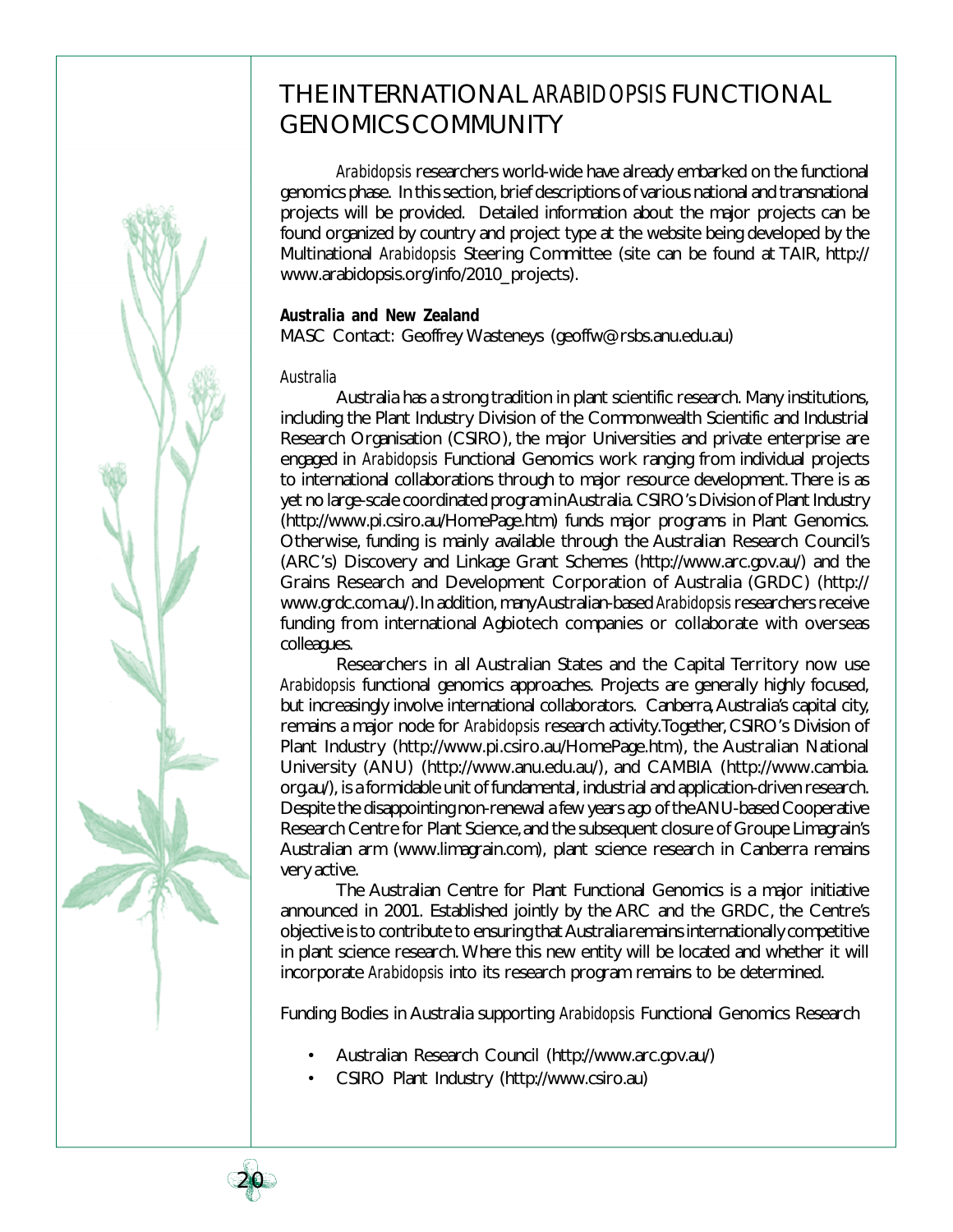- Grains Research and Development Corporation [\(http://www.grdc.com.au/\)](http://www.grdc.com.au/)
- The Australian Centre for Plant Functional Genomics [\(http://www.arc.gov.au/](http://www.arc.gov.au/) acpfg/default.htm)
- The Australian Genome Research Facility (AGRF) [\(http://www.agrf.org.au/\)](http://www.agrf.org.au/)

#### *New Zealand*

Increasing numbers of New Zealand plant scientists are incorporating *Arabidopsis thaliana* into their research, and at least six groups are using functional genomics approaches. Funding is principally available through the Royal Society of New Zealand's Marsden Fund [\(http://www.rsnz.govt.nz/funding/marsden\\_fund/index.php#Marsden\)](http://www.rsnz.govt.nz/funding/marsden_fund/index.php#Marsden) and the New Zealand Foundation for Research, Science and Technology [\(http://](http://) www.frst.govt.nz/).

#### **Canada**

MASC Contacts: Bill Crosby (bcrosby@gene.pbi.nrc.ca) Peter McCourt (mccourt@botany.utoronto.ca)

#### *Functional genomics projects at the University of Toronto*

(Coleman, McCourt, Berleth, Cutler, Goring, Guttman, Christendat, Provart) The Arabidopsis Research Group (ARG) at the University of Toronto, which includes eight research groups housed out of the Department of Botany, was originally established to provide resources and expertise for the *Arabidopsis* community in Canada. These programs are jointly funded through the Ontario Genomics Initiative (OGI), Genome Canada, the National Science and Engineering Research Council (NSERC) and by private industry. All resources and data will be made publicly available through various databases and international stock centers. Contacts for each program are listed or the ARG program director Dr. John Coleman can be reached directly at coleman@botany.utoronto.ca. Ongoing programs include:

- Collection and characterization of random insertion GFP enhancer trap lines in *Arabidopsis* (Thomas Berleth)
- Collection and phenotypic characterization of inducible activation tagged lines in *Arabidopsis* (Peter McCourt)
- Bioinfomatic analysis of transcript profiling and predictions of protein structure in *Arabidopsis* (Denish Christendat, Nick Provart)
- Functional genomics of protein localization in *Arabidopsis* (Sean Cutler)
- Functional genomics of receptor-like kinases in *Arabidopsis* (Daphne Goring)

#### *Functional Genomics Projects at the University of BC* (Bohlmann, Douglas, Ellis, Haughn, Li)

The functional genomics program at the UBC includes participants from the Biotechnology Laboratory, Department of Botany and the Department of Plant Science, along others. The program has recently received diverse funding input in support of its programs, including CFI, NSERC, OTIP, FRBC, HFSP, Genome BC and Genome Canada. Select program elements are listed below.

• The exploitation of *Arabidopsis* as a model system for studying development, including metabolism and deposition of compounds of importance to wood fiber production in Conifers and *Populus* species (Ellis, Douglas, Bohlmann)



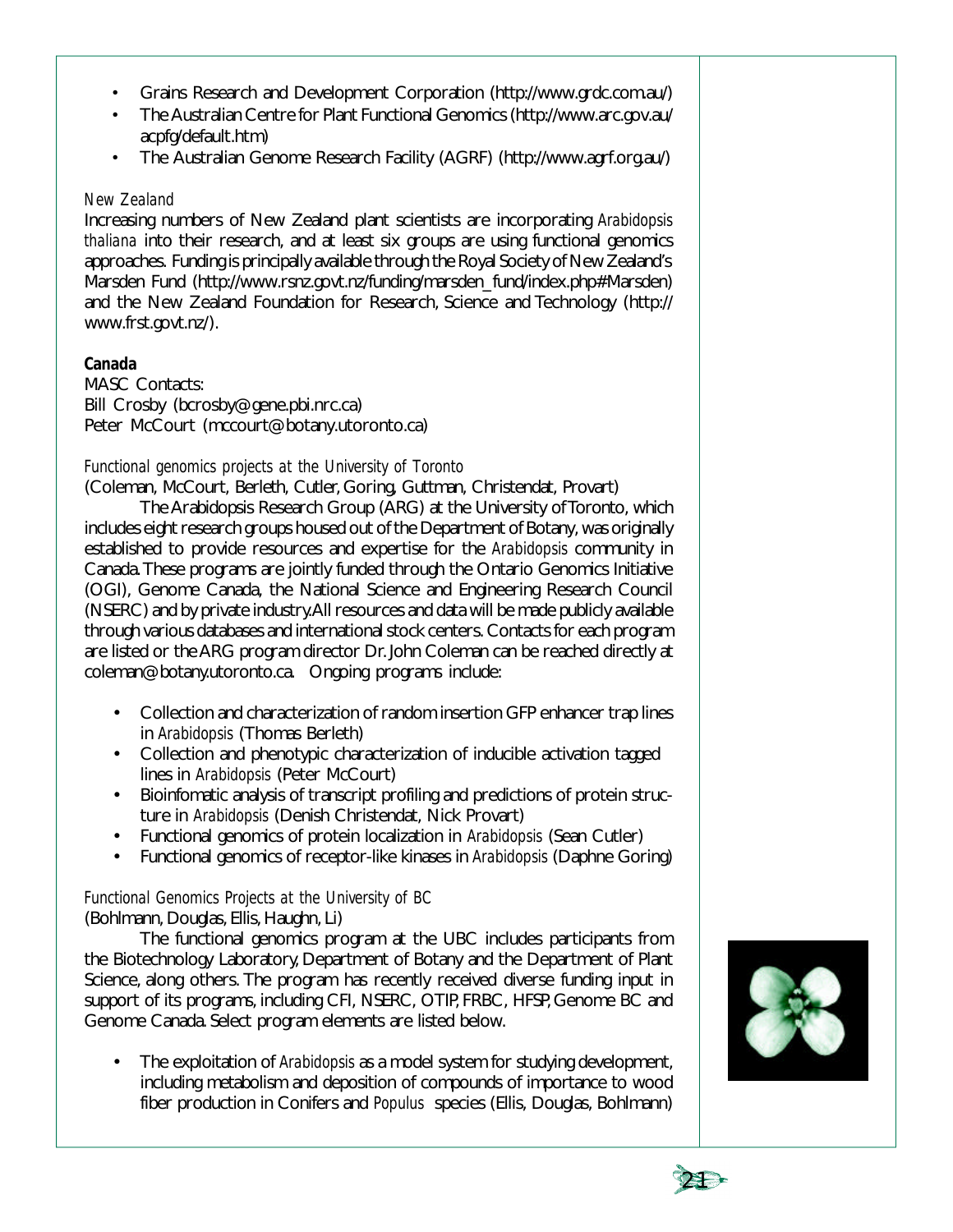

- Development of TILLING resources, in collaboration with Dr. Steve Henikoff (Fred Hutchison Cancer Research Centre, Univ. Washington, Seattle) in support of the joint Genome Canada project concerned with Abiotic Stress of Crops (Haughn)
- Molecular biology of SAR response pathways in *Arabidopsis* (Li)

#### *Functional Genomics Projects at the NRC-PBI* (Crosby, Risseeuw)

The PBI program derives from activity initiated in late 1999, under the auspices of the NRC 'Genomics in Health and Agriculture Initiative' (GHI). The program was additionally funded by Genome Canada, the Saskatchewan-Canada Agri-Food Innovation Fund and, more recently, has linked to an NSF 2010 project concerned with the functional genomics of the Ubiquitin-Protein Ligase (E3) families in *Arabidopsis*. The following is a summary of the structural and functional genomics sub-programs:

- A limited EST program for *Brassica napus* (40,000 runs)
- Development of a T-DNA disrupted population of *Arabidopsis* (in collaboration with J. Ecker, Salk Inst., La Jolla, CA)
- Development of a genomic amplicon microarray for known and predicted genes of *Arabidopsis*
- Development of a 2-hybrid 'map' for proteins involved in the E3 Ligase functions in *Arabidopsis*
- Bioinformatics program including HPC (cluster) support, gene annotation and data integration tools
- Investigation of the role of *ASK* genes in SCF function in *Arabidopsis* (Risseeuw)
- Molecular biology of pathogen response signaling in *Arabidopsis* (Fobert, Dépres)

#### *Functional Genomics Projects at Agriculture Canada, Saskatoon (AAFC-SRC)* (Lydiate, Parkin)

The Saskatoon Research Center of Agriculture Canada is conducting an active program designed to exploit *Arabidopsis* model system in support of genomics approaches to *Brassica* crop development. The program is funded by the Agriculture Canada Genomics Program, and is supplemented by recent support from Genome Canada. Program elements include:

- Genetic, physical and bioinformatics approaches to defining the relationship between the *Arabidopsis* and *Brassica* genomes
- Targeted EST programs in *Brassica* and *Arabidopsis*, with a biological emphasis on cold adaptation and biotic stress response (fungal pathogenesis; insect herbivory)
- Development of an *Arabidopsis* activation-tagged T-DNA insert population
- Development of SAGE libraries and tools for analysis of gene expression in *Arabidopsis* and *Brassica* crop species

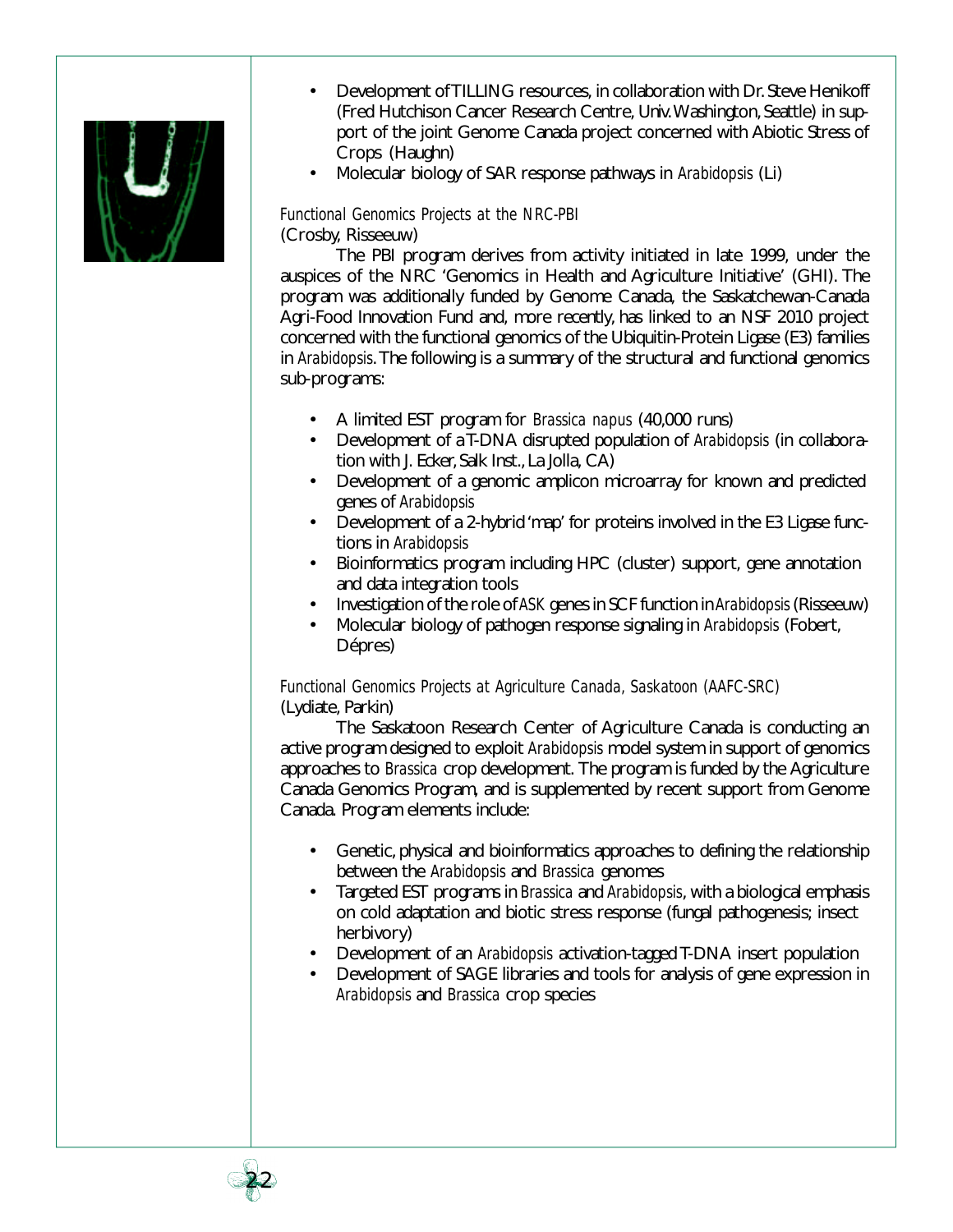#### **China**

MASC Contacts: JiaYang Li (jyli@genetics.ac.cn) ZhangCai Yan (yanzc@mail.nsfc.gov.cn)

The National Natural Science Foundation of China (NSFC) has set up a major project to support functional genomics research on Transcriptional Regulators in *Arabidopsis*. The NSFC maintains a website at <http://www.nsfc.gov.cn/english/> english.html.

#### **European Union**

MASC contact: Bernard Mulligan (bernard.mulligan@cec.eu.int) Information compiled by Karin van de Sande (kvd1@york.ac.uk)

The European Union has highlighted Functional Genomics approaches, including plant genomics, in previous "Framework" research funding programmes. In the current 5<sup>th</sup> Framework Programme (1998-2002) (FP5) a wide variety of fundamental and applied plant genomics research is supported under the 'specific programme' called 'Quality of Life and Management of Living Resources' – each project involves participation of several European countries. The following list illustrates some of the on-going funded research projects involving *Arabidopsis* (funding more than €40 million):

- EXOTIC (Exon Trapping Insert Consortium)
- NATURAL (Natural variation in *Arabidopsis thaliana*: resources for functional analysis)
- REGIA (Regulatory Gene Initiative in *Arabidopsis*)
- ECCO (European cell cycle consortium)
- ASSOCIOPORT (Associomics of membrane proteins…in yeast and *Arabidopsis*)
- TF-STRESS (Transcription factors controlling plant responses to environmental stress conditions
- CONFAB (Controlling Fatty Acid Breakdown in order to produce viable oilseeds with increased yields of novel oils)
- EDEN (Enzyme Discovery in hybrid aspen for fibre Engineering)
- GVE (Growth, Vigour, Environment)
- NONEMA (Making plants resistant to plant parasitic nematodes: no access no feeding)
- GEMINI (Genetic determination of Maritime pine pulp and paper properties)
- EUROPECTIN (Upgrading sugarbeet pectins by enzymatic modification and molecular farming)
- GMOCARE (New methodologies for assessing the potential of unintended effects in genetically modified food crops)
- PLANET (European Plant genome Database Network)

FP5 also currently supports about 30 young scientists with individual fellowships to carry out research on *Arabidopsis*.



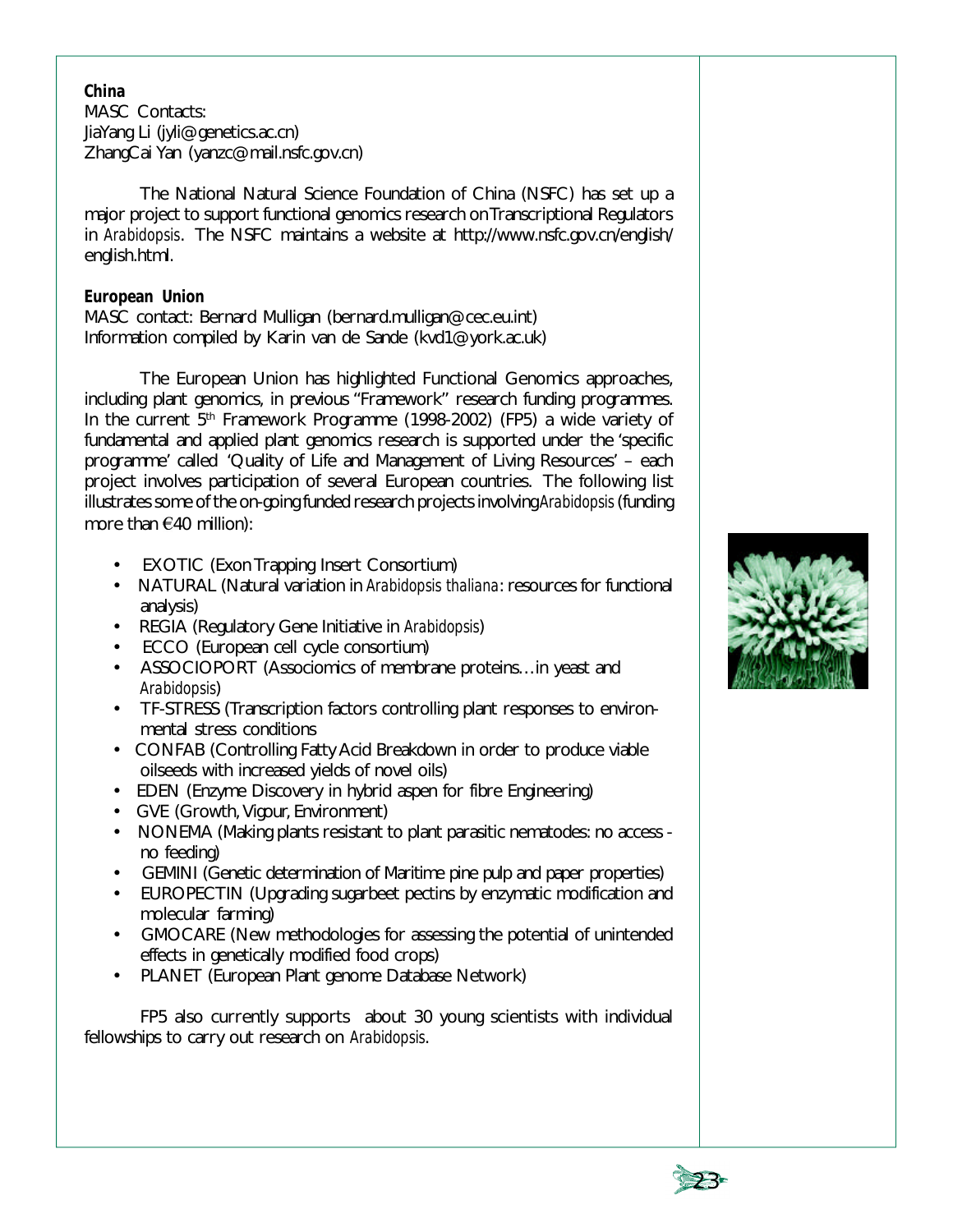The EU Quality of Life Programme websitecan be found at: <http://> www.cordis.lu/life/. For a database of existing and past EU funded projects, please go to: <http://www.cordis.lu/en/home.html>

Planning of the 6<sup>th</sup> Framework Programme (2002-2006) is now well underway (see [http://europa.eu.int/comm/research/fp6/index\\_en.html\).](http://europa.eu.int/comm/research/fp6/index_en.html) Opportunities for plant science research will be available, for example, in several of the proposed 'priority thematic areas'. An invitation to submit expressions of interest for 'networks of excellence' and 'integrated projects' appropriate for the thematic priority areas of FP6 was recently published by the EU Commission (deadline of 7 June 2002). Further details are available on <http://www.cordis.lu/fp6/eoi-instruments>

#### **France**

MASC Contact: Ian Small (small@evry.inra.fr)

The major source of *Arabidopsis* Functional Genomics project funding in France is Génoplante [\(http://www.genoplante.org/\),](http://www.genoplante.org/) a joint venture between public funding agencies (INRA, CNRS, CIRAD, IRD) and several French Agbiotech companies (Biogemma, Aventis CropScience, Bioplante). Génoplante has joined forces with GABI, a similar German initiative, and several joint projects have recently been funded.

#### *Non-Génoplante Programmes*

- A panel of sequenced *Arabidopsis thaliana* full-length cDNAs [\(http://www.evry.inra.fr/public/projects/cdna/cdna.html\)](http://www.evry.inra.fr/public/projects/cdna/cdna.html)
- Analysis of genetic variability between *Arabidopsis thaliana* ecotypes (Contacts: David Bouchez, bouchez@versailles.inra.fr and Georges Pelletier, pelletie@versailles.inra.fr)
- AGRIKOLA: *Arabidopsis* Genomic RNAi Knock-out Line Analysis [\(http://www.evry.inra.fr/public/projects/agrikola/agrikola.html\)](http://www.evry.inra.fr/public/projects/agrikola/agrikola.html)

#### *Génoplante-funded programmes*

- FLAGdb/FST, an inventory of flanking sequence tags from the *Arabidopsis* T-DNA collection from Versailles [\(http://flagdb-genoplante-info.infobiogen.fr/](http://flagdb-genoplante-info.infobiogen.fr/) projects/fst/)
- CATMA, complete *Arabidopsis thaliana* microarray [\(http://jicbioinfo.](http://jicbioinfo) bbsrc.ac.uk/CATMA/) (Programme involving several EEC countries and funded by Génoplante in France)
- An *Arabidopsis* ORFeome [\(http://www.evry.inra.fr/public/projects/orfeome/](http://www.evry.inra.fr/public/projects/orfeome/) orfeome.html)
- Analysis of the proteome of *Arabidopsis* (Contacts: Jacques Joyard, jjoyard@cea.fr and Michel Rossignol, rossignol@ensam.inra.fr)
- Metabolomics: several projects are starting that will analyse levels of various metabolites or protein co-factors in *Arabidopsis* mutants (The *Arabidopsis* metabolome by NMR and mass spectroscopy, R. Bligny, CEA, Grenoble; Cy tochromes P450, D. Werck, IBMP, Strasbourg; Glycoproteins, V. Gomord, U. de Rouen; Cell wall polysaccharides, H. Höfte, INRA, Versailles)

Génoplante-info database [\(http://genoplante-info.infobiogen.fr/\)](http://genoplante-info.infobiogen.fr/) will contain data from the following *Arabidopsis* projects: FLAGdb, the FST database; GENEFARM,



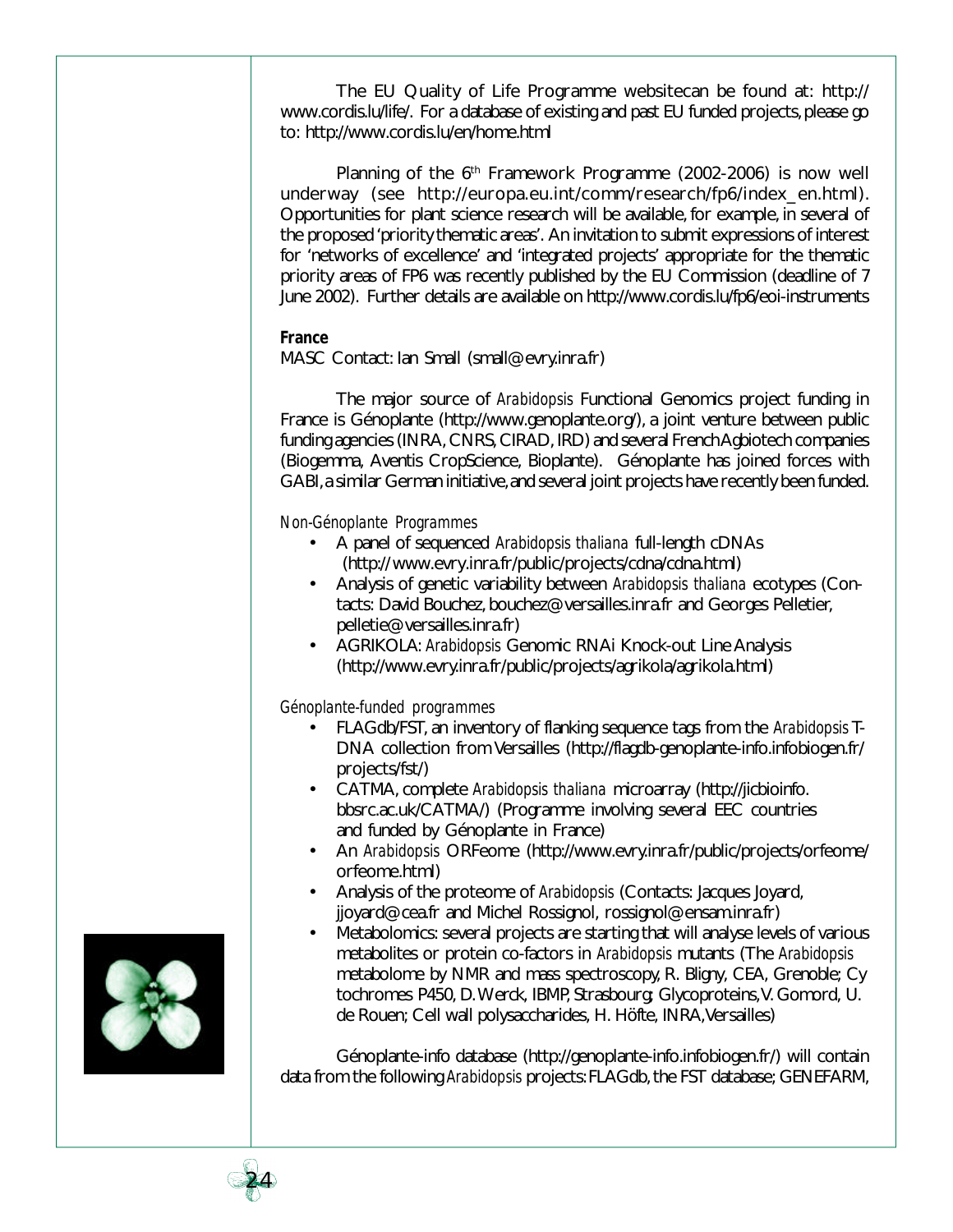a list of fully annotated *Arabidopsis* genome sequence data with other genomes; and AFPdb, the data produced by the proteome project.

#### **Germany**

MASC Contacts: Thomas Altmann (altmann@mpimp-golm.mpg.de) Gerd Jürgens (gerd.juergens@uni-tuebingen.de)

Research on *Arabidopsis thaliana* has a long history in Germany. Many individual German research groups have been using *Arabidopsis* for analysis of specific topics in plant biology. Furthermore, individual groups and German members of the European sequencing consortia contributed to the analysis of both its genome structure and its sequencing. Functional *Arabidopsis* genome analysis has recently received strong support in Germany through the implementation of two major research programs supported by the Ministry for Education and Research (BMBF) and the German Research Foundation (DFG). The aims and content of these two programs follow in the paragraphs below.

#### *Genome Analysis in the Plant Biological System (GABI)* <http://www.gabi.de/>

GABI Coordinator, Jens Freitag (freitag@mpimp-golm.mpg.de)

In 1999, the German plant genome program 'GABI´ was initiated with the aim of strengthening plant genome research in Germany, establishing a network of competence (to include public and private research groups as well as business companies), enhancing international collaboration, and enhancing the transfer of knowledge into application. GABI is the acronym for "Genome Analysis in the plant biological System." Financial support for GABI is provided by the German ministry for education and research (about 90% contribution) and private business companies (about 10% contribution). Within the GABI initiative, about half of the 50 million Euro spent over a four-year period has been directed towards supporting work on *Arabidopsis thaliana*. In GABI, a one-programme-thesis is followed with respect to plant genome research. A fundamental principle of this initiative is to establish a seamless transfer of research results concerning the model organism(s) to real-life application in crop plants. Established rules (www.gabi.de/news/notifications/ index e.html) regulate the disclosure and use of research results obtained through GABI activities.

A major aim of GABI is the establishment and support of international cooperations. Developing a linking network of the various national research activities is of particular interest in Europe considering the current splintered structure of European research. A first step towards setting up direct collaborative efforts in Europe is to establish joint research projects between the French plant genome program, Génoplante and the German GABI initiative. Here, the model plant *Arabidopsis* serves as the front runner and provides a model for international cooperation. The first joint projects will start sometime this year. Plant technology and resource developments:

- GABI KAT (Cologne *Arabidopsis* T-DNA tagged lines) Contact: Bernd Weishaar (weisshaa@mpiz-koeln.mpg.de)
- GABI LAPP (GABI Resource Centre: "Large-scale automated plant proteomics") – <http://www.molgen.mpg.de/~gabi/>



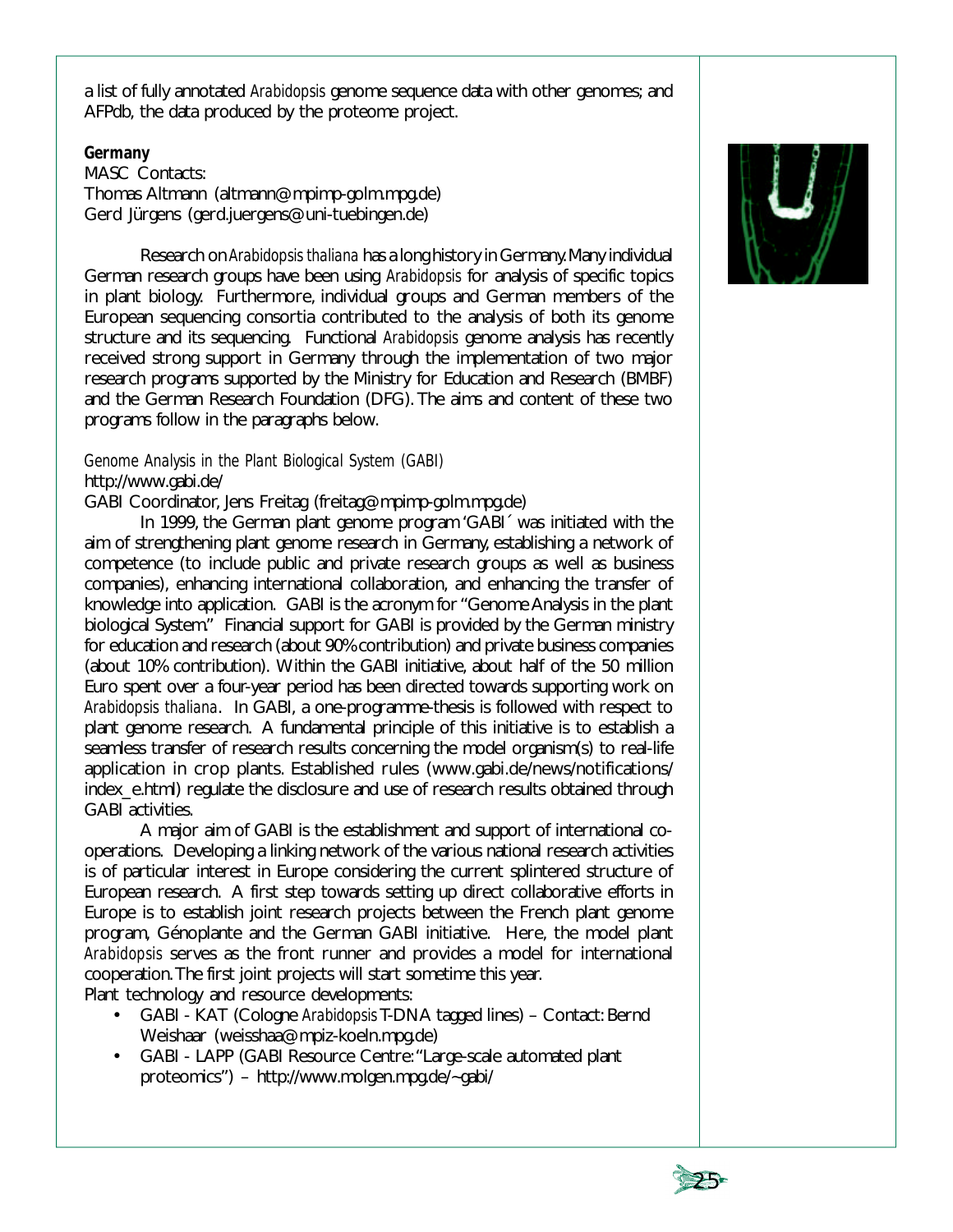• The Resource Center and Primary Database in GABI – <http://www.rzpd.de/>

GABI Bioinformatics centers:

- GABI Primary Database (GABI-PD) <http://gabi.rzpd.de/>
- GABI-Info Werner Mewes (mewes@gsf.de ) and Klaus F.X. Mayer (kmayer@gsf.de )

GABI-funded *Arabidopsis* research projects: <http://mips.gsf.de/proj/gabi/projects/> index.html#arabidopsis

*Joint Génoplante - GABI projects:*

- Sharing sequence data and computer resources on T-DNA transformants of *Arabidopsis thaliana* – Bernd Weishaar (weisshaa@mpiz-koeln.mpg.de) and Alain Lecharny (Alain.Lecharny@evry.inra.fr)
- Functional genomics of membrane transporters A European genomics and proteomics resource for plant membrane transporter – Ulf Ingo Flügge (ui.fluegge@uni-koeln.de) and Jacques Joyard (Jjoyard@cea.fr)
- Cell wall: Interactions between components, identification and functional analysis of cell wall proteins and polysaccharide – Martin Steup (msteup@rz.uni-potsdam.de) and Rafael Pont-Lezica (lezica@smcv. ups-tlse.fr)
- Functional genomics of nitrogen utilisation and nitrogen signaling Mark Stitt (stitt@mpimp-golm.mpg.de) and Françoise Vedele (vedele@versailles.inra.fr)
- A fifth joint French German project is in discussion and will come up soon. The working title of this project is: "Evaluation of natural diversity in *Arabidopsis* accessions for traits of agronomic or basic importance". The coordinators of this project will be: Georges Pelletier (pelletie@versailles.inra.fr), Mark Stitt (stitt@mpimp-golm.mpg.de) and Thomas Altmann (altmann@mpimpgolm.mpg.de)

#### *Arabidopsis Functional Genomics Network (AFGN)*

<http://www.uni-frankfurt.de/fb15/botanik/mcb/AFGN/AFGNHome.html> AFGN Coordinator: Lutz Nover (nover@cellbiology.uni-frankfurt.de)

In addition to the GABI program funded by the BMBF, another initiative discussed a year ago has attracted attention in Germany. The Deutsche Forschungsgemeinschaft (DFG) - German Research Foundation – is coordinating with the US National Science Foundation (NSF) to support projects on *Arabidopsis* functional genome analysis. AFGN, the *Arabidopsis* Functional Genomics Network, has been established in order to achieve the enormous goal of elucidating the function of all *Arabidopsis* genes within the next ten years. This will undoubtedly only be possible if additional programmes in other countries also participate.



Information about AFGN-funded projects: <http://www.uni-frankfurt.de/fb15/botanik/mcb/AFGN/Memebers.html>

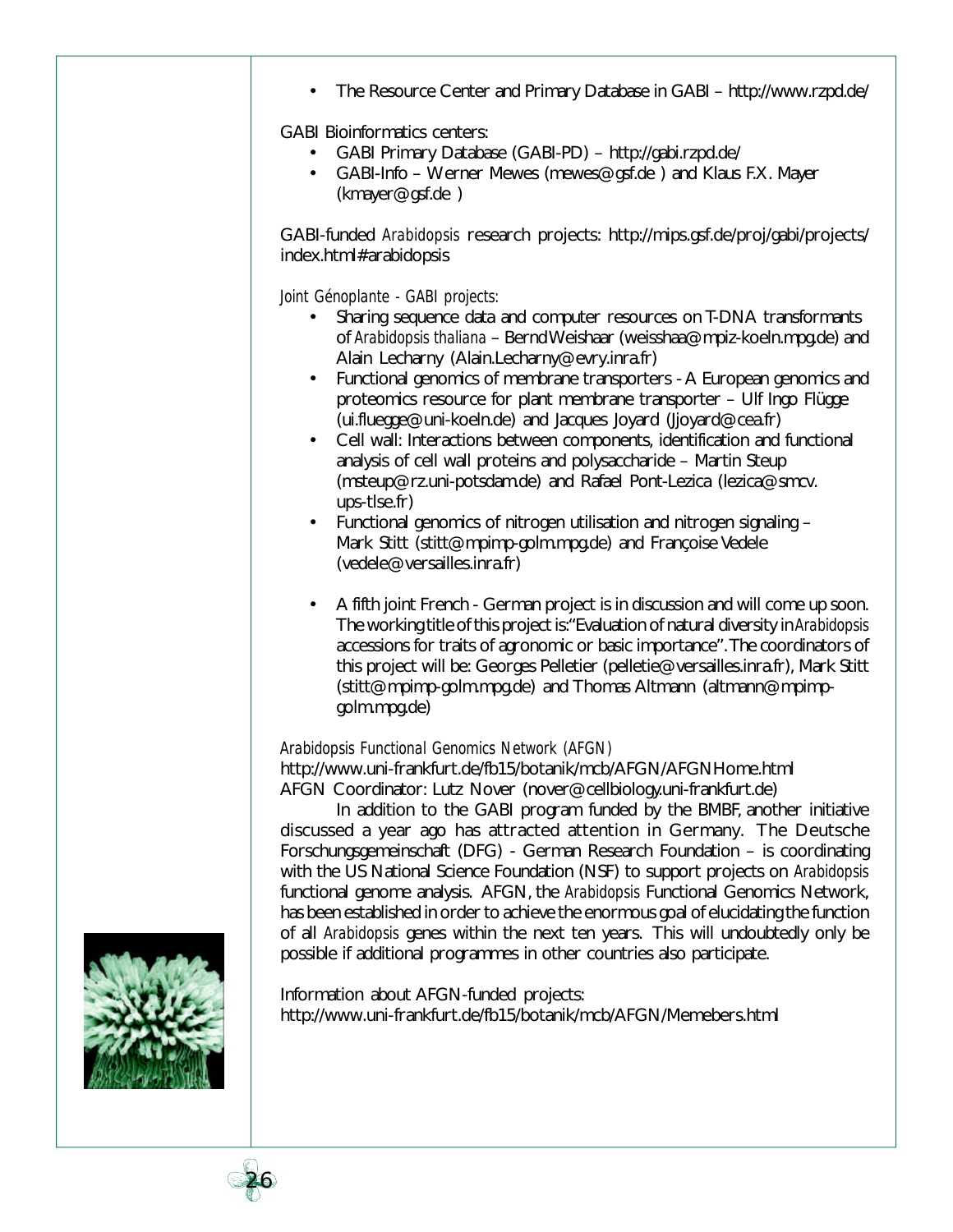#### **Italy**

MASC Contact: Fernando Migliaccio (fernando.migliaccio@mlib.cnr.it)

Groups involved in *Arabidopsis* functional genomics research in Italy:

*Chiurazzi Group* (chiurazzi@iigb.cnr.it)

• Investigation into the possibility that the mechanism controlling nodule development in legumes might be derived from processes common to all plants.

*Costantino Group* (paolo.costantino@uniroma1.it)

- Dof proteins Dr. Paola Vittorioso (paola.vittorioso@uniroma1.it)
- Functional genomic analysis of *Arabidopsis* transcription factors with the REGIA network of the EU Framework 5 – Dr. Paola Vittorioso (paola. vittorioso@uniroma1.it)
- *rolD* and flower transition Dr. Maurizio Trovato (maurizio.trovato@uniroma1.it)

Funding from the EU FP5 Programme REGIA project, Ministry of Research grants, and Institut Pasteur -Fondazione Cenci Bolognetti grant.

*Marmiroli Group* (marmirol@ipruniv.cce.unipr.it)

• Isolation of mutants showing resistance to heavy metals from T-DNA tagged collections

*Migliaccio Group* (fernando.migliaccio@mlib.cnr.it)

• Investigations into the process of gravitropism and auxin physiology

Funding from the European Space Agency (ESA) and the Italian Space Agency (ASI).

*Morelli Group* (morelli@inn.ingrm.it)

- Functional analysis of the HD-ZIP III family Dr. Simona Baima (baima@inran.it)
- Functional analysis of the GLABRA2 (HD-ZIP IV family) Dr. Renato Rodrigues Pousada (pousada@inran.it)

Funding from Ministry of Research grants.

*Ruberti Group* (ida.ruberti@uniroma.it)

- HD-Zip proteins Dr. Monica Carabelli (monica.carabelli@uniroma1.it) and Dr. Giovanna Sessa (giovanna.sessa@uniroma1.it)
- Functional genomic analysis of *Arabidopsis* transcription factors, with the REGIA network of the EU Framework 5 – Dr. Monica Carabelli (monica.carabelli@uniroma1.it) and Dr. Giovanna Sessa (giovanna.sessa@uniroma1.it)

Funding from the EU FP5 Programme REGIA project, the EU FP5 Programme TFstress project, and Ministry of Research grants.

*Soave Group* (carlo.soave@unimi.it)

Study of proteins that interact with H-ATPases proton pumps



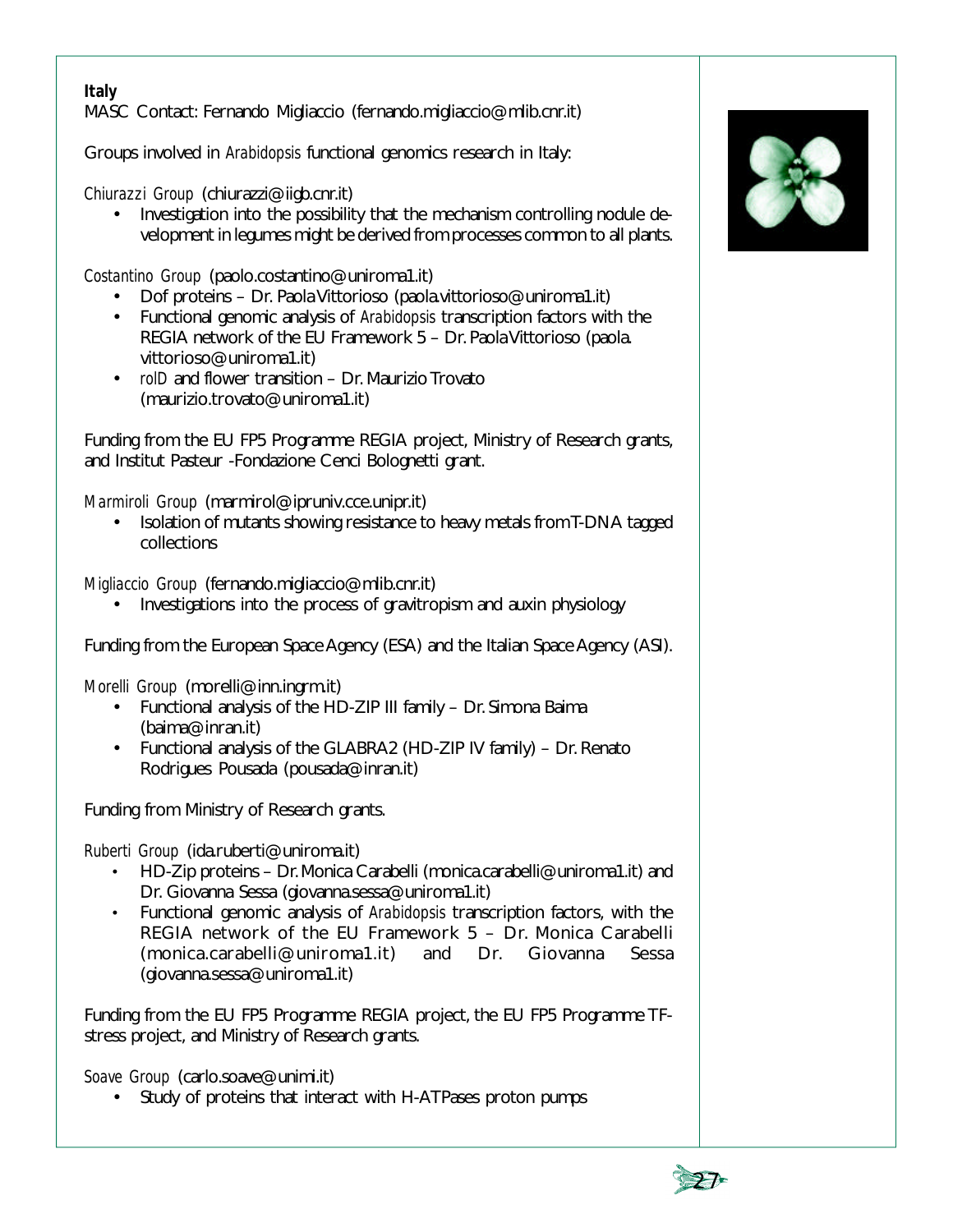- Isolation of *Arabidopsis* mutants altered in the sensitivity to the photoinhibition
- Isolation of knock-out mutants altered in the active oxygen scavenging processes, in the sensitivity to UV-B radiation

*Tonelli Group* (chiara.tonelli@unimi.it)

- Large-scale Exon-trapping System Dr. Massimo Galbiati (massimo.galbiati@unimi.it)
- Functional analysis of MYB and NF-Y transcription factors in *Arabidopsis* Dr. Katia Petroni (katia.petroni@unimi.it)

Funding from the EU FP5 Programme, Exotic Project, the EU FP5 Programme, REGIA Project, and the Italian Ministry of University and Research.

#### **Japan**

MASC Contact: Kazuo Shinozaki (sinozaki@rtc.riken.go.jp)

*Arabidopsis* Functional Genomics efforts in Japan:

- Collection and phenotype analysis of Ds transposon-tagged lines with the goal of making a library of phenotypes, and collection of full-length cDNAs at RIKEN Genomic Sciences Center (Contacts: Kazuo Shinozaki, sinozaki@rtc.riken.go.jp and Motoaki Seki, mseki@rtc.riken.go.jp)
- The Functional Genomics Research Group of RIKEN Genomic Sciences Center, in collaboration with the *Arabidopsis* SPP Group of the United States([http://sequence-www.stanford.edu/ara/SPP.html\),](http://sequence-www.stanford.edu/ara/SPP.html) have made about 8,000 sequenced, full-length cDNAs publicly available through the RIKEN Bioresource Center (Contact: Masatomo Kobayashi, kobayasi@rtc.riken.go.jp)
- Collaborating with the RIKEN group on the phenotypic analysis project is the group of Kiyotaka Okada at the RIKEN Plant Science Center (Contact: Kiyotaka Okada, Kiyo@ok-lab.bot.Kyoto-u.ac.jp)
- Collection of activation tagging lines at RIKEN Genome Science Center (Contact: Minami Matsui, minami@postman.riken.go.jp)
- Genome-wide analysis of the cell wall genes (Contact Kazuhiko Nishitani, nishitan@mail.cc.tohoku.ac.jp)
- Analysis of the Homeo-box genes of *Arabidopsis* and rice (Contact Makoto Matsuoka, makoto@nuagr1.agr.nagoya-u.ac.jp)
- Collection of T-DNA tagged lines created by the Kazusa group, *Arabidopsis* and Lotus ESTs (Contact Satoshi Tabata, tabata@kazusa.or.jp)
- Distribution and Data accumulation of *Arabidopsis* cDNA arrays (Contact JCAA, Japan *Arabidopsis* Array Consortium@isize.egroups.co.jp)

The RIKEN Bioresource Center started in 2002 to collect *Arabidopsis* resources produced in Japan, such as: full-length cDNAs; Ds tagging lines and Activation tagging lines produced at the RIKEN Genomic Sciences Center; various ecotyptes and mutants from Sendai Arabidopsis Seed stock Center (PI: Prof Mobuharu Goto); and T-DNA tagging lines from Kazusa DNA Research Institute. The PI for the RIKEN Bioresource Center is Masatamo Kobayashi (kobayasi@rtc.riken.go.jp).

For distribution and data accumulation of *Arabidopsis* cDNA arrays, contact the JCAA (Japan Arabidopsis Array Consortium@isize.egroups.co.jp).



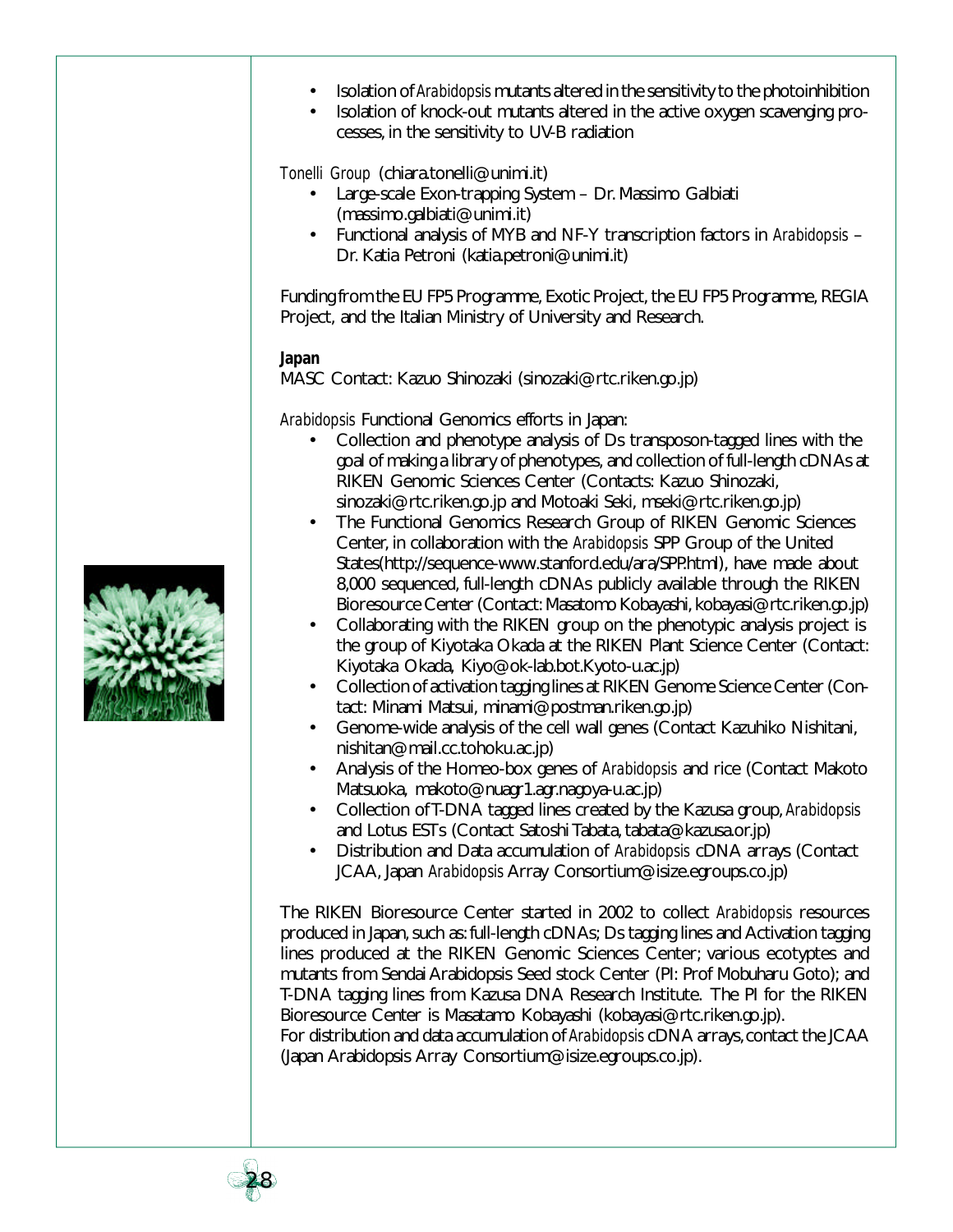#### **United Kingdom**

MASC Contacts: Ottoline Leyser (hmol1@york.ac.uk) Karin van de Sande (kvd1@york.ac.uk) Ian Furner (ijf@mole.bio.cam.ac.uk) Keith Lindsey (keith.lindsey@durham.ac.uk) Sean May (arabidopsis@nottingham.ac.uk) Compiled by Karin van de Sande

### *GARNet, the Genomic Arabidopsis Resource Network* [\(http://garnet.arabidopsis.org.uk\)](http://garnet.arabidopsis.org.uk)

GARNet is establishing the infrastructure and expertise to provide reliable and efficient user-driven and publicly-available functional genomics resources for *Arabidopsis* research. GARNet started in January 2000 with funding from the UK BBRSC (Biotechnology and Biological Sciences Research Council) for a three year period. The services will move onto a cost recovery basis when BBSRC funding is finished. All GARNet services and resources are publicly available and data created using the GARNet resources will be made publicly available via various databases designed and held at the Nottingham *Arabidopsis* Stock Centre (AGR, NTP) and the The John Innes Centre (ATIdb).

Services available at GARNet include:

- Transcriptome analysis service (using GSTs from CATMA, http://jic[bioinfo.bbsrc.ac.uk/CATMA\) – Sean May \(arabidopsis@nottingham.a](http://jic-bioinfo.bbsrc.ac.uk/CATMA)c.uk), GARNet is also taking part in, and funding the UK part of, the CATMA project, aiming at creating a Complete Arabidopsis Transcriptome Micro Array – Jim Benyon (jim.benyon@hri.ac.uk) and Martin Trick (martin.trick@bbsrc.ac.uk)
- Proteome analysis service Paul Dupree (p.dupree@bioc.cam.ac.uk) and Kathryn Lilley (ksl23@cam.ac.uk)
- Metabolite analysis Mike Beale (mike.beale@bbrsc.ac.uk)
- Tools for forward and reverse genetics:
	- dSPm line generation Jonathan Jones (jonathan.jones@bbsrc.ac.uk)
	- SINS (Sequence of INsertion Sites) Database [\(http://www.jic.bbsrc.ac.uk/staff/michael-bevan/atis/index.htm\)](http://www.jic.bbsrc.ac.uk/staff/michael-bevan/atis/index.htm) – Mike Bevan (michael.bevan@bbsrc.ac.uk), Jonathan Jones (jonathan.jones@ bbsrc.ac.uk), and Jonathan Clarke (jonathan.clarke@bbsrc.ac.uk)
	- GeTCID (Gene Transfer Clone Identification and Distribution service) – Ian Bancroft (ian.bancroft@bbsrc.ac.uk)
- Bioinformatics resources include databases for the proteomics, metabolomics and transcriptomics data that are being developed and held at NASC

#### *The BBSRC Exploiting Genomics Initiative*

The BBSRC launched a targeted initiative to allow researchers in the UK to assemble consortia to use Functional Genomics approaches to tackle their research priorities. Below are the plant-related projects funded in this programme.

• Functional genomics of shoot meristem dormancy (Leyser, H. M. O., M. Holdsworth, and M. M. Campbell)



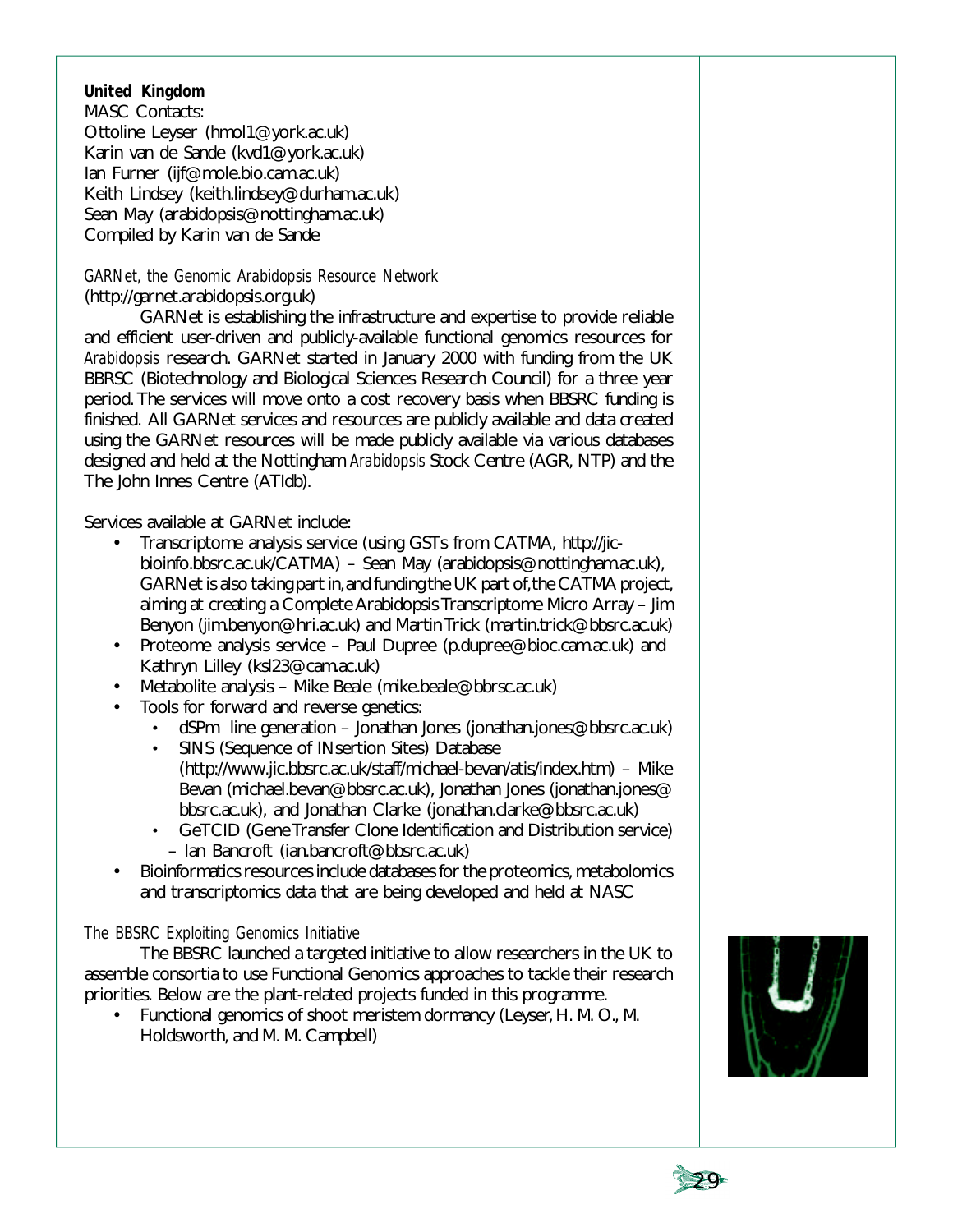- Exploiting genomics to make glycosidic bonds in vitro and metabolic engineering in vivo (Bowles, D. J., G. Davies, R. Edwards, B. G. Davis, and H. J. Gilbert)
- Computational approaches to identifying gene regulatory systems in *Arabidopsis* (May, S. T., M. W. Bevan, and G. C. Cawley)
- Prediction of protein function in plant genomes using data mining (King, R., H. J. Ougham, and S. T. May)

#### *European Union Framework*

Scientists in the UK participate in European collaborations through the European Union's Framework research opportunities, including CONFAB, EDEN, EXOTIC, GVE, NATURAL, NONEMA, PLANET and REGIA (see European Union section for more information).

#### *Databases*

AGR: *Arabidopsis* Genome Resource [\(http://ukcrop.net/agr/\)](http://ukcrop.net/agr/) UK CropNet: The UK Crop Plant Bioinformatics Network [\(http://ukcrop.net/\)](http://ukcrop.net/) ATIdb: *Arabidopsis* Transposon Insertion database [\(http://stein.cshl.org/~x-pan/atidb/](http://stein.cshl.org/~x-pan/atidb/) index.html)

#### *Web sites*

GARNet: <http://garnet.arabidopsis.org.uk/> Plant-GEMs: <http://plant-gems.org/> NASC: <http://arabidopsis.org.uk/> JIC: <http://www.jic.bbsrc.ac.uk/>

#### *Newsgroup* Arab-uk, the UK mailing list to discuss anything *Arabidopsis* (Arabuk@lists.bbsrc.ac.uk)

### **United States**

MASC Contacts: Mike Sussman (msussman@facstaff.wisc.edu) Mary Lou Guerinot (Mary.Lou.Guerinot@Dartmouth.edu)

The *Arabidopsis* research community in the United States is coordinated by the North American *Arabidopsis* Steering Committee, consisting of 6 elected members who serve two-year terms. Two members rotate off every year. Two members of the Committee represent U.S. on the Multinational *Arabidopsis* Steering Committee.

The National Science Foundation (NSF) [\(http://www.nsf.gov\)](http://www.nsf.gov) initiated the *Arabidopsis* 2010 Project in fiscal year 2001. The program's goal is to determine the function of 25,000 genes in *Arabidopsis* by the year 2010. The current foci of the Project are to determine the function of a network of genes and to develop research tools and resources that enable the entire research community to participate in the 2010 activities. NSF requires that the 2010 awards be coordinated with similar activities world-wide, that the investigators post publicly the identity of genes under investigation, and that the outcome of the awards (data, information and materials) be made available to the public according to the timetable approved by NSF. Twenty-



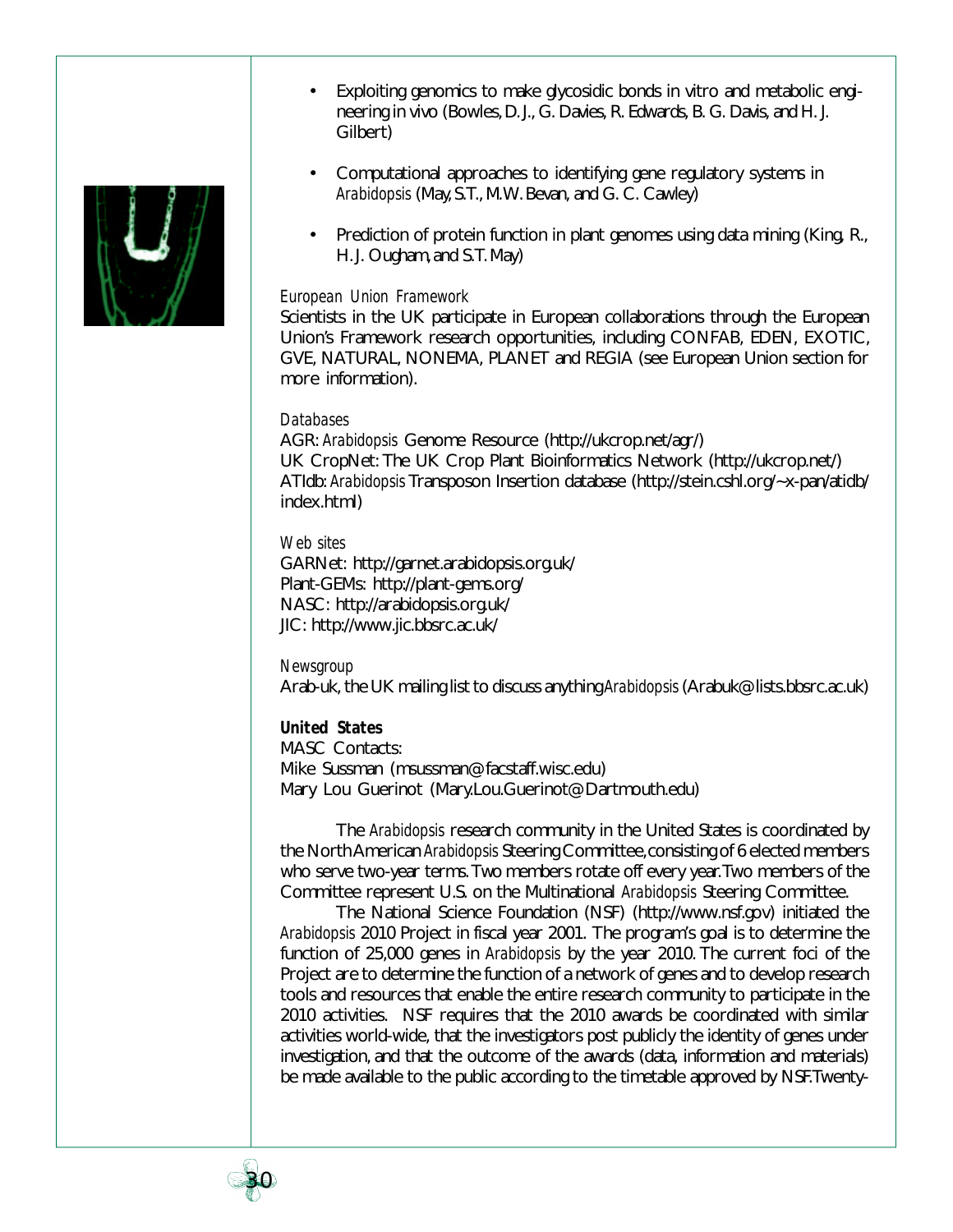seven projects were funded under this program (see <http://www.nsf.gov/bio/pubs/> awards/2010fy01.htm for a list of awards) in 2001. The NSF expects to continue the *Arabidopsis* 2010 Project for 10 years, although the focus of the Project may change.

 In addition to the *Arabidopsis* 2010 Project, other activities related to *Arabidopsis* research are supported by various programs at NSF, including individual research projects, workshops/meetings, information resources and informatics tools development, and the biological resource center. NSF award information can be found at [https://www.fastlane.nsf.gov/a6/A6AwardSearch.htm.](https://www.fastlane.nsf.gov/a6/A6AwardSearch.htm) The U.S. Department of Agriculture [\(http://www.reeusda.gov/nri/pubs/abstracts/programlinks01.htm\),](http://www.reeusda.gov/nri/pubs/abstracts/programlinks01.htm) the U.S. Department of Energy [\(http://www.sc.doe.gov/production/bes/eb/ebhome.html\)](http://www.sc.doe.gov/production/bes/eb/ebhome.html) and the National Institutes of Health [\(http://www.nih.gov\),](http://www.nih.gov) especially the National Institutes of General Medical Sciences, support many research projects involving *Arabidopsis*, although they do not have a funding program specifically targeted to *Arabidopsis* research (NIH awards can be searched at <http://commons.cit.nih.gov/> crisp3/Crisp\_Query.Generate\_Screen).



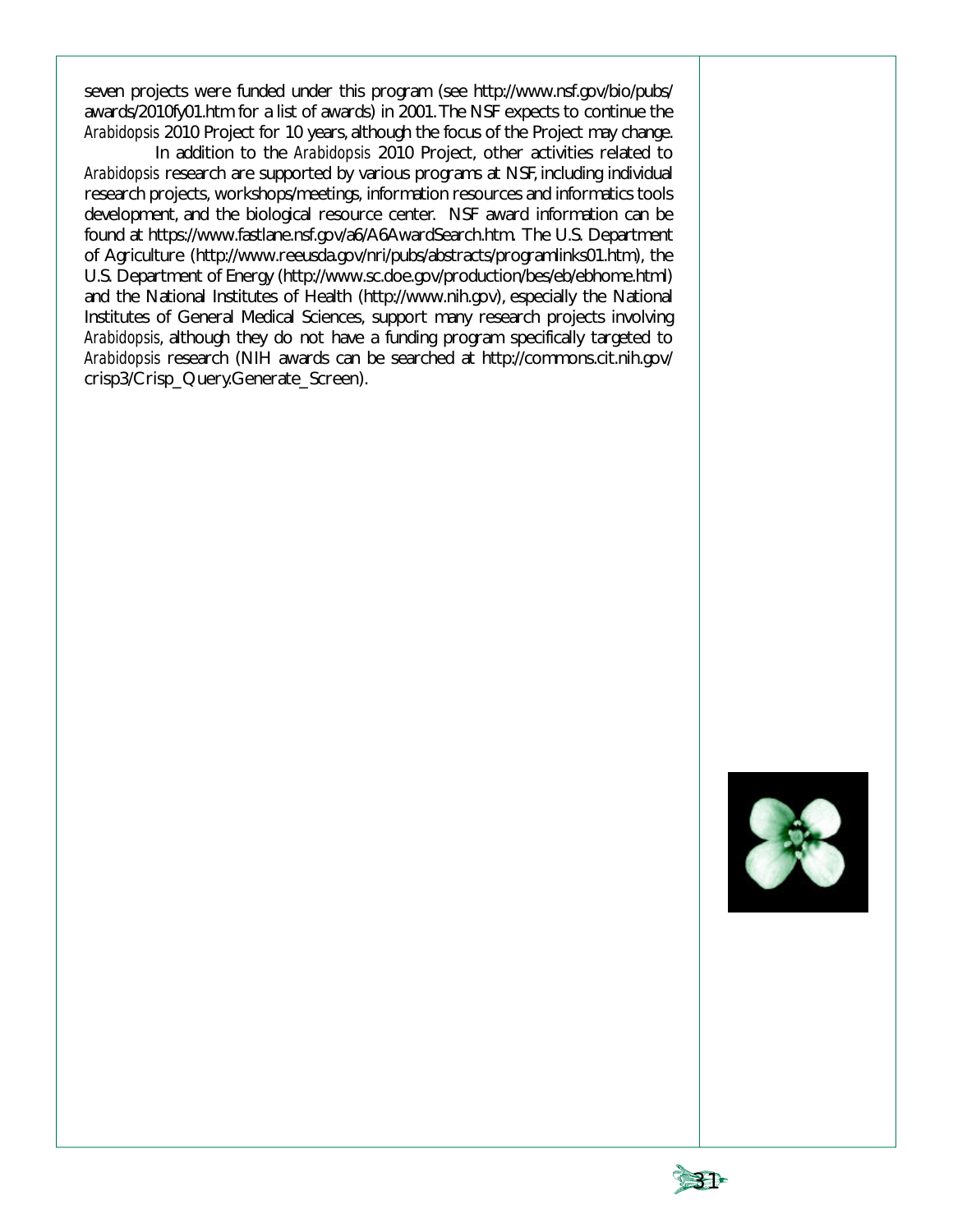## Acknowledgement

We would like to thank Dr. Rebecca Joy for overseeing the production of this document. We also thank the U.S. National Science Foundation for publishing the report.

The report is available on the WWW at <http://www.nsf.gov/pubsys/ods/> getpub.cfm?bio0202

The Multinational *Arabidopsis* Steering Committee